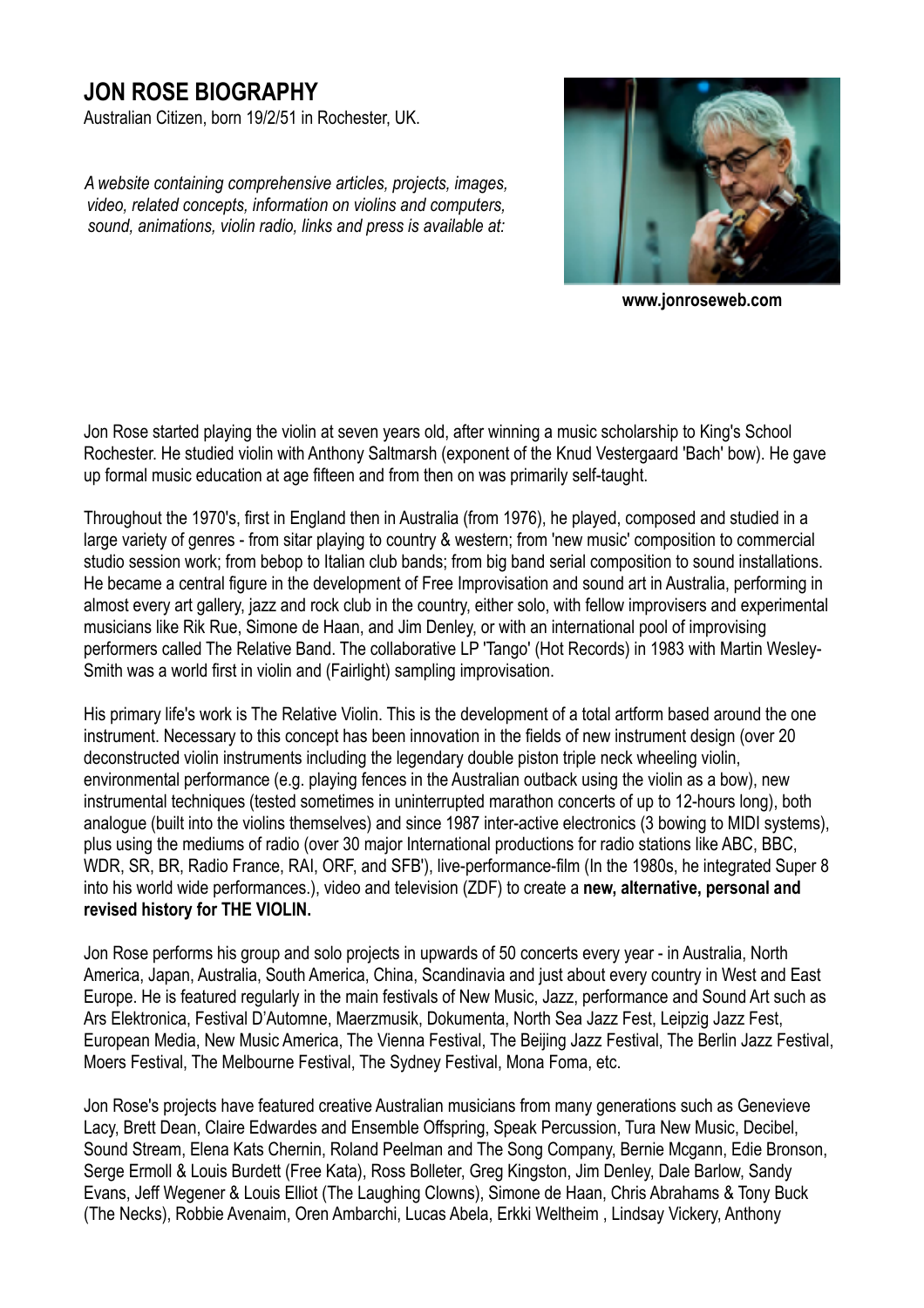Pateras, Robin Fox, Cat Hope, Amanda Stewart, Clayton Thomas, Clare Cooper, Mike Majkowski, Judith Hamann, James Rushford, Caroline Lung (One Extra Dance Company), and political engaged artists such as George Gittoes and Rainer Linz. He has also instigated new music projects on a community level with The Blue Mountains Brass Band, The Exmouth Fence Project, The Springwood Netball Association, and the various Pursuit projects in Sydney, Hobart, and Canberra.

Jon Rose is an advocate of Indigenous language and culture, and to that aim has worked with Aboriginal elders such as Joe Gumballa and Djangirrawuy 'Brian' Garawirr'tja (Yolngu), Roseina Boston (Gumbayungirr), Mark Atkins (Yamatji), Warren Foster (Yuin), Percy and Olly George (Nyungah/Badimaya), Richard Kennedy (Wergaia and descendent of Yanggendyinanyuk the leading cricketer with the 1868 Aboriginal tour of England), Peter Paltharre Wallis (Arrernte) and Doris Stewart (Arrernte). In 2016, he worked with the indigenous communities of Lombadina and Djeridjin on his Wreck project. In 2018 he instigated the program The Wild Violins of Warmun in the school of the remote town of Warmun, Western Australia.

Between 1977 and 1985, he organised Australia's first musician run collective for the promotion and recording of improvised music – Fringe Benefit.

Jon Rose has appeared on over 100 albums and CD's; he has worked internationally with many of the innovators and mavericks in contemporary music such as The Kronos String Quartet, John Cage, Derek Bailey, Butch Morris, Ilan Volkov, Pierre Henry, Barry Guy, Fred Frith, Shelley Hirsh, John Zorn, Jöelle Léandre, Chris Cutler, Richard Barrett, Otomo Yoshihide, George Lewis, KK Null, Toshinori Kondo, Francis-Marie Uitti, Alvin Curran, Evan Parker, Phil Minton, Misha Mengelberg, Eugene Chadbourne, Steve Beresford, the Bauer brothers, Bob Ostertag, David Moss, Miya Masaoka, Barre Phillips, Veryan Weston, Mark Dresser, Mari Kimura, Christian Marclay, Zeena Parkins, Elliott Sharpe, DJ Scanner, Thomas Lehn, Gerry Hemingway, Meinrad Kneer, Uli Gumpert, Lauren Newton, Dietmar Diesner, Malcolm Goldstein, James Illgenfritz, Tony Oxley, David Watson, Audrey Chen, Karl-Heinz Blomann, Sainko Namtchylak, Marc Ribot, Chuck Bettis, Peter Evans, Eyal Maoz, Lukas Ligeti, Ikue Mori, John Medeski, Okkyung Lee, Ches Smith, Andrew Drury, Denman Maroney, Annie Gosfield, etc. In 1989, in co-operation with New Music Festival 'Inventionen' (Berlin), he directed the first 'Relative Violin Festival' with over 50 violinists from around the world. He has also created music for internationally acclaimed dancers Meg Stewart, Sacha Waltz, and Virpi Pahkinen.

Recently Jon Rose has been collaborating with his partner Dr. Hollis Taylor (the world expert on the songs of the Australian Pied Butcherbird - Cracticus Nigrogularis) with works for orchestra, various ensembles, and duets for instrumentalists (live) and individual birds (outback recordings) all based on detailed transcriptions. 'Night Songs: Alice Springs' features the music of these avian musicians and is supported by APRA-AMCOS.

Rose has undertaken residencies at National Sawdust and The Stone in New York; exhibited his Violin Museum in Berlin; was commissioned by the Adelaide Festival for a work for violin and orchestra with Elena Kats-Chernin and Ilan Volkov; been commissioned by The Kronos String Quartet to write and build "Music from 4 Fences" for the Sydney Opera House; realised his bicycle powered "Pursuit" project at Carriage Works (Sydney) and The Mona Foma Festival (Hobart) and Canberra 100; performed a completely new and improvised solo part for the Tchaikovsky Violin Concerto with the BBC Scottish Symphony Orchestra; created two major radiophonic works for the BBC on the first Aboriginal string orchestra and the history of the piano in 19th century Australia; toured in Europe with his current improvisation group 'Colophony', toured the UK for Sound and Music with 'Tuned Out'; premiered his interactive Ball project at The Melbourne Festival and Sounds Outback (W.A.); performed his interactive multi-media composition "Internal Combustion" for violin and orchestra at The Philharmonic, Berlin; and been apprehended by the Israeli Defence Forces for playing the Separation Fence near Ramallah in the occupied territories.

In 2005, Jon Rose was awarded a two-year Fellowship by The Australia Council for a series of interactive music/image pieces based on the ball and structures of sport. In 2008, The Australia Council awarded him further grants to support research in interactive transmission technology and the development of a new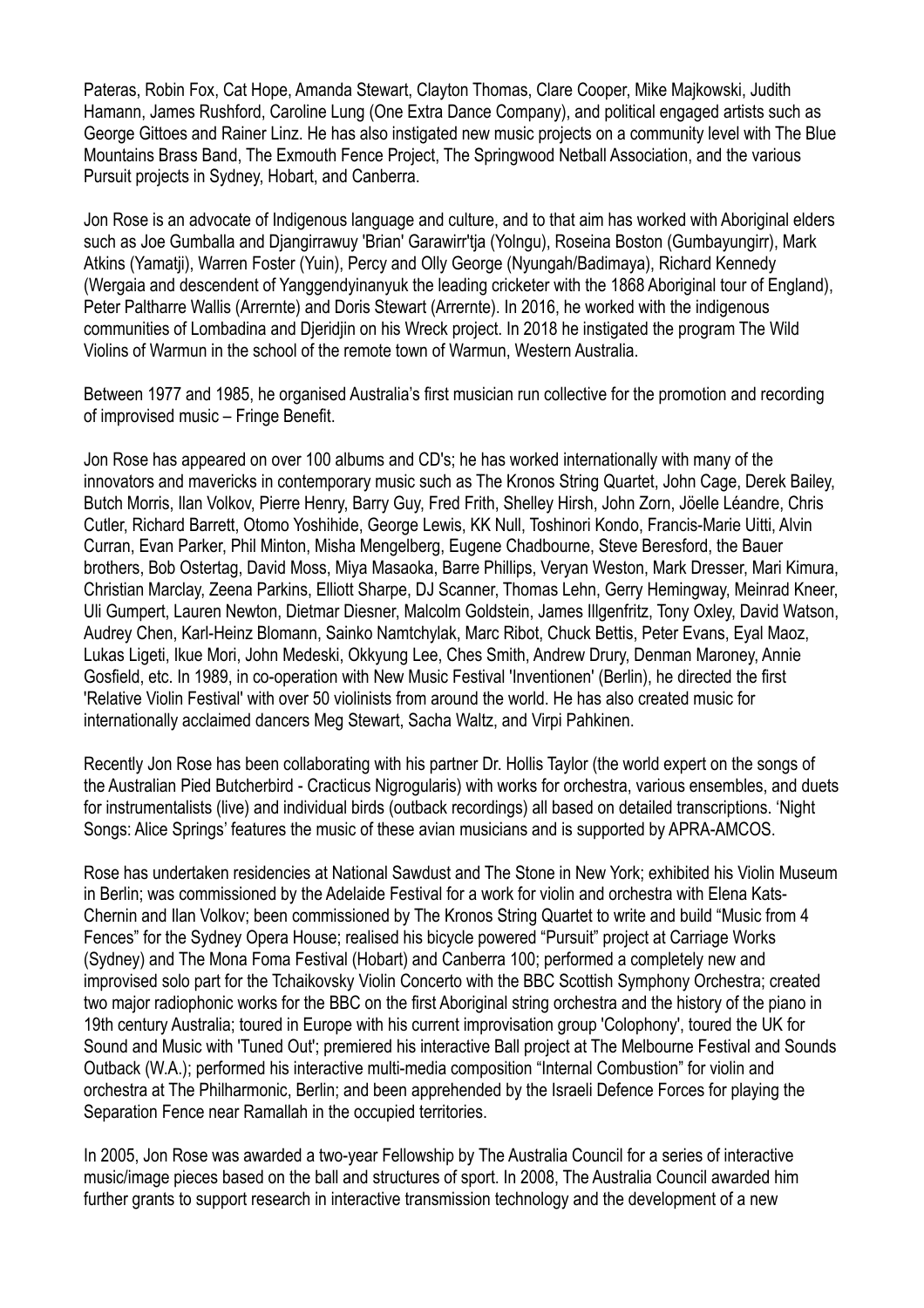interactive violin bow (The K-Bow) at Keith McMillen Instruments, San Francisco. He served on the Australia Council Register of Peers for the Music Board from 2009. In 2017 Rose was the composer in residence at The Peggy Glanville-Hicks house in Sydney.

# **In 2012 Jon was honored with The Music Board's senior prize – the Don Banks Award for a lifetime's achievement and contribution to Australian music.**

#### JON ROSE SELECTED PERFORMANCES AND INTERNATIONAL FESTIVALS

| 2020 | Whistling in the Dark (bird song internet project)                         |
|------|----------------------------------------------------------------------------|
| 2019 | Violin Generator, Substation, Melbourne                                    |
| 2018 | Meteo Mulhouse Music Festival, France                                      |
| 2018 | Dr Rosenberg's Wunderkammer, 2 month exhibition and concert series, Sydney |
| 2018 | NOWnow Festival, Sydney                                                    |
| 2018 | Mona Foma, Tasmania                                                        |
| 2017 | NOWnow Festival, Sydney                                                    |
| 2016 | Liveworks (The Museum Goes Live), Sydney                                   |
| 2016 | Serralves Em Festa, Porto, Portugal                                        |
| 2016 | Tectonics, Glasgow                                                         |
| 2016 | Unlimited 30, Wels Festival, Austria                                       |
| 2015 | Stone Residency, New York (13 concerts in six days)                        |
| 2015 | National Sawdust Residency, New York                                       |
| 2015 | Nickelsdorf Festival, Austria                                              |
| 2015 | NOWnow Festival, Sydney                                                    |
| 2015 | Rosenberg Museum, Berlin                                                   |
| 2015 | Tyalgum Music Festival, Australia                                          |
| 2015 | Angelica Festival, Bologna                                                 |
| 2015 | Tectonics Festival, Reykjavik                                              |
| 2015 | Sound Out, Canberra                                                        |
| 2014 | Ghan Tracks, Score Festival, Performance Space, Sydney                     |
| 2014 | The Adelaide Festival                                                      |
| 2014 | The Sound and Music national tour, UK                                      |
| 2014 | Ulrichsberger Kaleidophon, Austria (and 29 concerts tour of Europe)        |
| 2013 | <b>OMW, New York City</b>                                                  |
| 2013 | Canberra Centenary                                                         |
| 2013 | SoundOut, Canberra                                                         |
| 2013 | The Sydney Festival                                                        |
| 2012 | EBU Art's Birthday, Berghaim, Berlin                                       |
| 2012 | 50 Years Fluxus in Wiesbaden (with Ben Patterson), Germany                 |
| 2012 | Sound Circus Tour, Australia                                               |
| 2012 | Fêtes de la Musique, Berlin                                                |
| 2012 | Sounds Outback, Western Australia                                          |
| 2012 | MegaPraxis, Melbourne                                                      |
| 2012 | Sound Stream, Adelaide                                                     |
| 2012 | EBU Art's Birthday, Berghaim, Berlin                                       |
| 2011 | Liquid Architecture, Australia                                             |
| 2011 | What Is Music?, Australia                                                  |
| 2011 | Biegungen im Ausland, Berlin                                               |
| 2011 | Mona Foma Festival, Hobart                                                 |
| 2010 | High Zero, Baltimore, USA                                                  |
| 2010 | Sounds Outback, Western Australia                                          |
| 2010 | Mona Foma, Tasmania                                                        |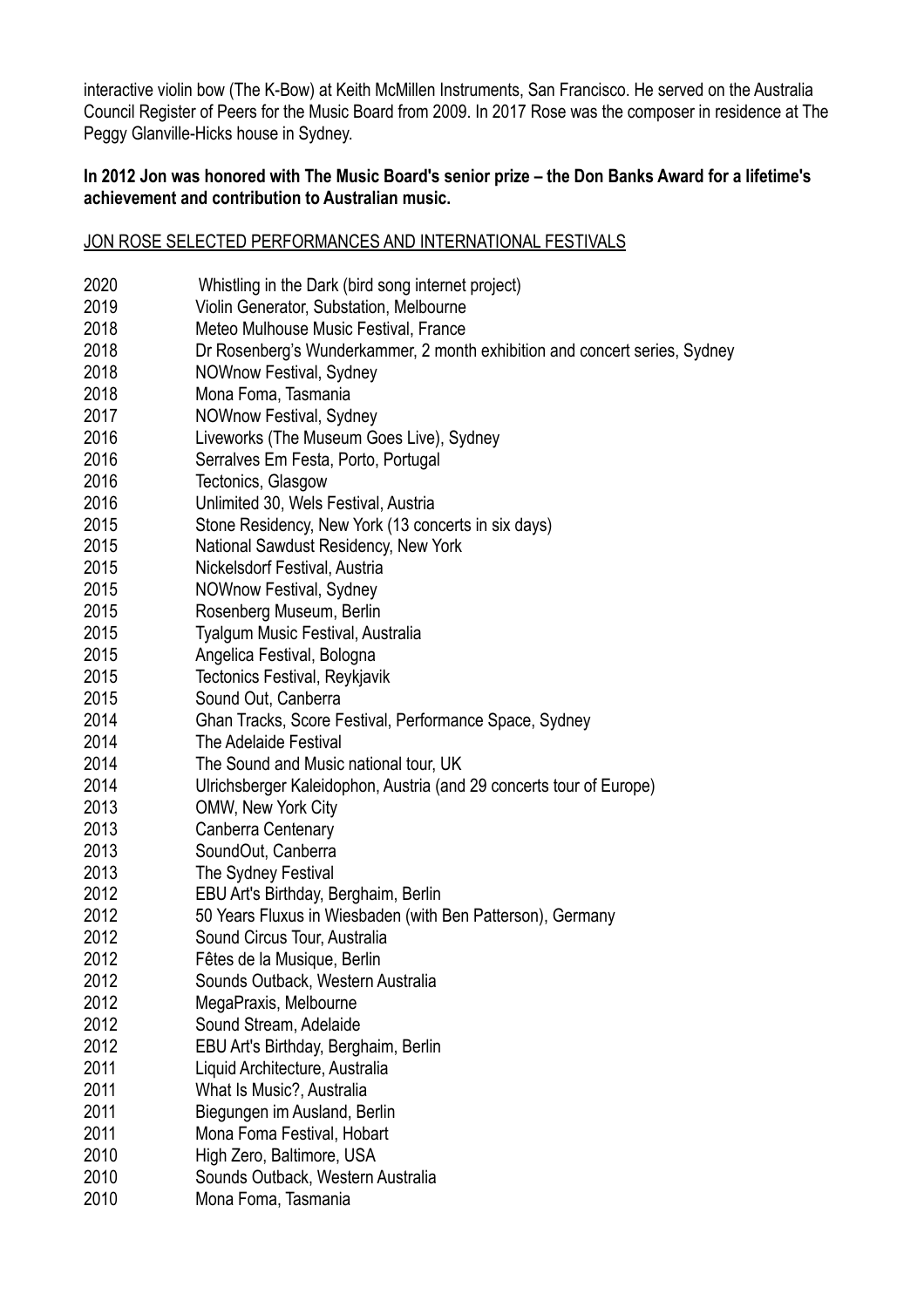| 2010    | D.A.A.D. international conference of Alumni, Sydney University                          |
|---------|-----------------------------------------------------------------------------------------|
| 2010    | The Long and The Short of It, Issue Project, New York                                   |
| 2010    | Music From 4 Fences, Z Space, San Francisco                                             |
| 2010    | Moers Jazz Festival, Germany                                                            |
| 2010    | Festival Primavera, Sismica, Forli, Italy                                               |
| 2010    | Angelica Festival, Bologna, Italy                                                       |
| 2009    | Hermes' Ear Festival, Brno, Czech Republic                                              |
| 2009    | Rosenberg Museum 10 <sup>th</sup> Anniversary Festival, Violin, Slovakia                |
| 2009    | Violinale, Berlin                                                                       |
| 2009    |                                                                                         |
|         | What Is Music? Festival, Sydney and Melbourne                                           |
| 2008    | Maerzmusik, Berliner Festspiele: Violin Concerto and Great Fences of Australia projects |
| 2008    | The NowNow Festival, Sydney                                                             |
| 2007    | The Art Gallery of New South Wales (Sphere of Influence)                                |
| 2007    | The Melbourne International Festival of the Arts (Sphere of Inluence)                   |
| 2007    | Newcastle Conservatorium of Music "Birds and Bikes" concert                             |
| 2007    | The NowNow Festival, Sydney                                                             |
| 2006    | Soloist with the BBC Scottish Symphony Orchestra, Glasgow                               |
| 2006    | LaSalle SIA, Singapore                                                                  |
| 2006    | Eight fence concerts throughout Israel (including the separation fence)                 |
| 2006    | Konfrontationen Festival, Nickelsdorf, Austria                                          |
| 2006    | <b>CEAIT Festival, Los Angeles</b>                                                      |
| 2006    | Moers International Festival of New Jazz                                                |
| 2005    | The Melbourne International Festival of the Arts (Pannikin)                             |
| 2005    | <b>Brussels Musical Instrument Museum</b>                                               |
| 2005    | Milparinka Gold 125 Festival                                                            |
| 2004    | <b>Sydney Festival</b>                                                                  |
| 2004    | Donnaueschingen International Festival of New Music                                     |
| 2004    | Leipzig International Jazz Fesitval                                                     |
| 2004    | Maerzmusik, Berliner Festspiele                                                         |
| 2004    | Fast Forward, Vienna                                                                    |
| 2004    | Donaueschingen Festival of New Music, Germany                                           |
| 2004    | <b>Darwin Festival</b>                                                                  |
| 2004    | Daly River Festival, Northern Territory                                                 |
| 2004    | Australian Performing Arts Market, Adelaide                                             |
| 2003    | Emergence - Festival of Electronic Arts, Perth                                          |
|         |                                                                                         |
| 2003    | Asia Festival in Madrid & Barcelona, Spain                                              |
| 2002    | Tampere Jazz Happening, Finland                                                         |
| 2002    | <b>REV Festival, Brisbane</b>                                                           |
| 2002    | Nickelsdorf, Austria                                                                    |
| 2002    | <b>Melbourne Festival</b>                                                               |
| 2001    | Mulhouse New Music, France                                                              |
| 2001    | Les Cordes de Saint-Ouen, Paris                                                         |
| 2000    | What is Music?, Sydney and Melbourne                                                    |
| 2000    | <b>Totally Huge Festival, Perth</b>                                                     |
| 2000    | String'em up - festival of contemporary string music, New York.                         |
| 1999    | String'em Up -festival of contemporary string music, Rotterdam                          |
| 1999    | Salzburg Sommerszene, Austria                                                           |
| 1999    | Saalfelden International Jazz Festival, Austria                                         |
| 1999    | Orion Festival, Moscow                                                                  |
| 1998-03 | Exiles Festival, Berlin                                                                 |
| 1998    | String'em Up Festival - festival of contemporary string music, Berlin                   |
| 1998    | Steim 'Touch' festival, Amsterdam                                                       |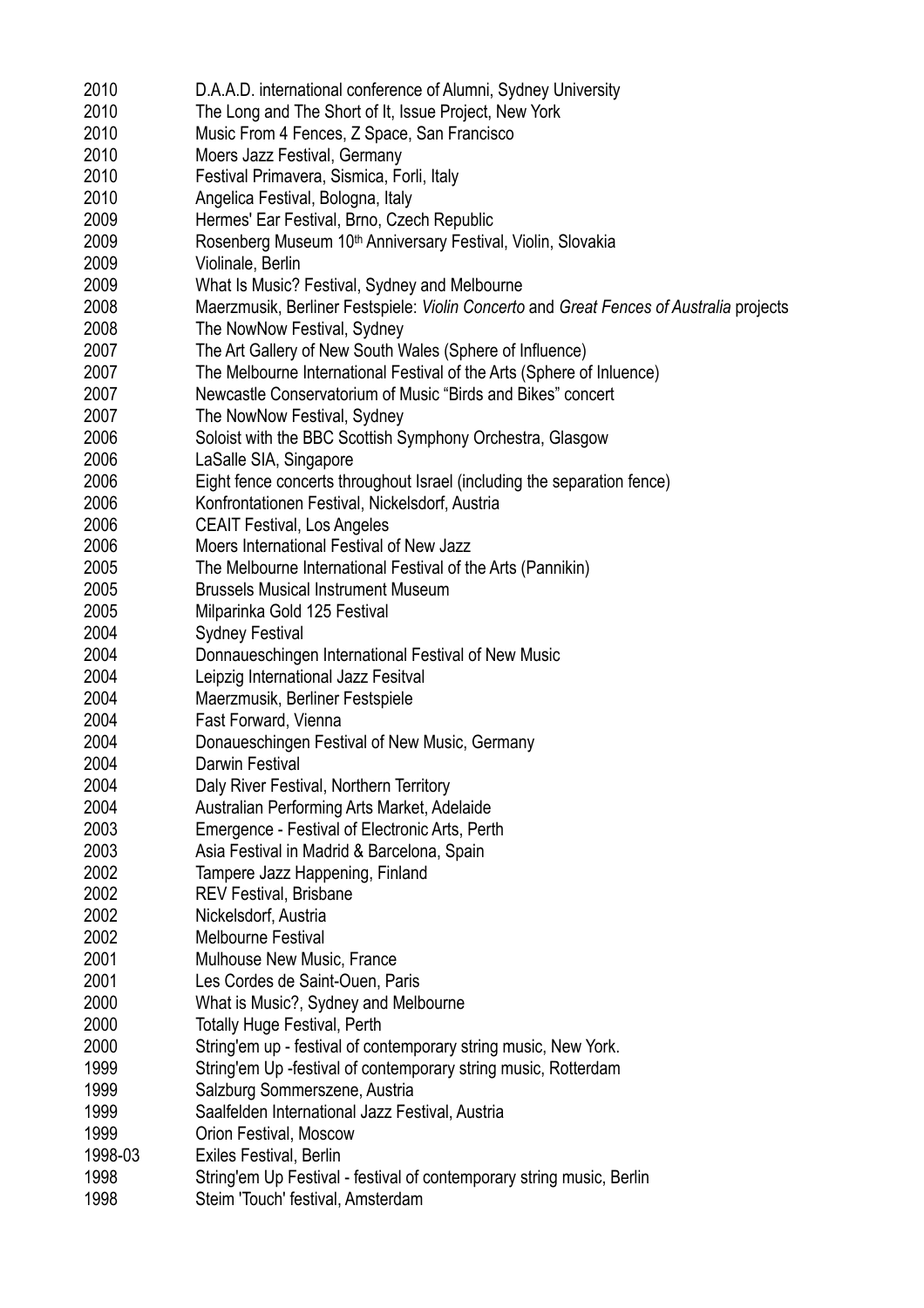| 1997 | <b>Brisbane Biennale</b>                                  |
|------|-----------------------------------------------------------|
| 1997 | Berlin International Jazz Festival, Germany               |
| 1996 | Steim Electronic Music Festival, Amsterdam                |
| 1996 | Crash Landing, Meg Stewart, Theatre de la Ville, Paris    |
| 1996 | European Solos with Virpi Pahkinen, Copenhagen, Denmark   |
| 1996 | Sonambiennte (Academie Der Kunst Festival), Berlin        |
| 1996 | Ars Elektronica, Linz, Austria                            |
|      |                                                           |
| 1995 | Wels Festival of New Music, Austria                       |
| 1995 | Urbane Aboriginale (Australian edition), Berlin           |
| 1995 | Time of Music Festival, Vittassaari, Finland              |
| 1995 | The Solo Festival, Genevre, Switzerland                   |
| 1995 | Roma-Europa Festival, Italy                               |
| 1995 | Musique Actuelle, Nancy-Vandouevre, France                |
| 1995 | Festival of Performance Art, Hannover, Germany            |
| 1995 | Bourges Festival of Electronic Music, France              |
| 1994 |                                                           |
|      | ICEA, Helsinki, Finland                                   |
| 1994 | Buenos Aires Contemporary Music Festival, Argentina       |
| 1994 | Beijing International Jazz Festival, China                |
| 1994 | Angelica Festival, Bologna, Italy                         |
| 1993 | Nickelsdorf Konfrontationen, Austria                      |
| 1993 | Kaos Festival, Berlin                                     |
| 1993 | European Capital of Culture, Antwerp                      |
| 1993 | Bella Horizontes Festival, Brasil                         |
| 1992 | Red Train (Kunstbahn) Germany                             |
| 1992 |                                                           |
|      | Dokumenta 9, Kassel, Germany                              |
| 1991 | Zwischentöne Festival, Cologne                            |
| 1991 | Werkstatt, Berlin                                         |
| 1991 | Bourges International Electronic Music Festival, France   |
| 1990 | Victoriaville Musique Actuelle, Canada                    |
| 1990 | The Kitchen, New York                                     |
| 1990 | Steirische Kunst, Graz, Austria                           |
| 1990 | Polyphonique Performance Festival, Pompidou Centre, Paris |
| 1990 | Basel International Fest of Electronic Music, Switzerland |
| 1989 | Inventionen New Music Festival, Berlin                    |
| 1989 | Ars Elektronica, Linz, Austria                            |
|      |                                                           |
| 1988 | Strasbourg New Music Festival, France                     |
| 1988 | Musique Actuelle, Nancy, France                           |
| 1988 | Leipzig Jazz Festival, East Germany                       |
| 1988 | Kunstverein Performance Festival, Bonn                    |
| 1988 | Cologne New Music Festival, Germany                       |
| 1987 | Taklos Festival, Zurich, Bern, Bassel, Switzerland.       |
| 1987 | So, So and So, Performance Festival, Amsterdam            |
| 1987 | European New Media Festival, Germany                      |
| 1987 | Atonal Festival, Berlin                                   |
| 1986 | Perfo 4, Rotterdam, Holland                               |
| 1986 |                                                           |
|      | New Music Festival, Chicago                               |
| 1986 | Kunstverein Stuttgart, Germany                            |
| 1985 | Vienna Festival, Austria                                  |
| 1985 | Son Festival, Eindhoven, Holland                          |
| 1985 | New Music America, Houston, USA                           |
| 1985 | Dresdener Festwochen, East Germany                        |
| 1985 | Berlin Jazz festival, East Berlin                         |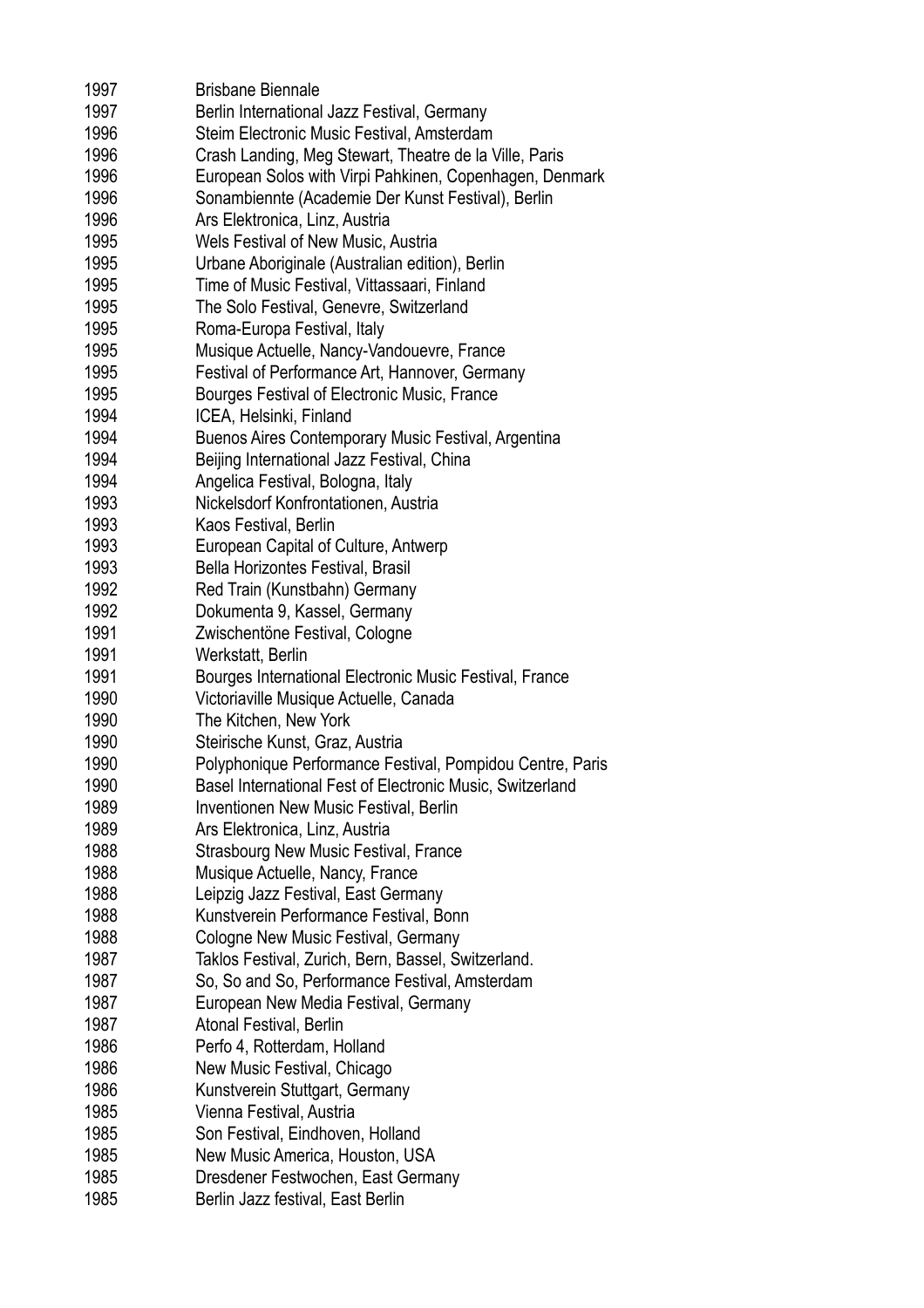| 1984 | The Kitchen Festival, New York                           |
|------|----------------------------------------------------------|
| 1984 | North Sea Jazz Festival, Den Haag, Holland               |
| 1983 | Image '83, Melbourne                                     |
| 1983 | Festival D'Automne, Centre Pompidou, IRCAM, Paris        |
| 1983 | Continuum Festival, Tokyo                                |
| 1982 | Sound Barriers (12 hour marathon) Ivan Dougherty, Sydney |
| 1982 | Relative Band festival, Sydney                           |
| 1982 | Actual Festival, ICA, London                             |
| 1981 | Moers New Jazz Festival, Germany                         |
| 1981 | Groningen Jazz Marathon, Holland                         |
| 1981 | Anzart - Christchurch, New Zealand                       |
| 1980 | Palais des Beaux Arts, Brussels                          |
| 1980 | ACT 2 - Canberra                                         |

# INVITATIONS TO CURATE CONTEMPORARY MUSIC & PERFORMANCE

- 2018 Dr Rosenberg's Wunderkammer, Delmar Gallery, Sydney
- 2017 The Peggy Glanville-Hicks Residency, Sydney (12 months)
- 2017 Tura Residency, Warmun, Western Australia
- 2016 Tura Residency, Lombadina Djarindjin, Western Australia
- 2016 The Rosenberg Museum, Performance Space, Sydney
- 2015 National Sawdust Residency, New York
- 2015 Composer in residence, Tyalgum Music Festival, NSW
- 2015 Rosenberg Museum, Alexander Ochs Gallery, Berlin
- 2013 Pursuit, Canberra Centenary
- 2010 The Long and The Short of It, String Festival, Issue Project, New York
- 2005 Brussels Musical Instrument Museum 'The Violin'
- 2001 Les Cordes de Saint-Ouen, Paris
- 2000 String'em Up, Tonic, New York
- 1999 String'em Up, V2, Rotterdam
- 1998 String'em Up, Podewil, Berlin
- 1995 Wels festival of New Music, Austria
- 1994 Relative Violin, P3, Tokyo
- 1993 Kaos Festival, Podewil, Berlin
- 1989 Relative Violin Festival, Berlin

#### PEDAGOGY

- 2018 Guest Lecturer, residency Mulhouse Conservatoire, France
- 2016 Guest Lecturer, Hochschule Kunst, Koeln, Germany
- 2016 Residency Newcastle University, UK
- 2016 Guest Lecture Edinburg University, UK
- 2016 Guest Lecture Huddersfield University, UK
- 2016 Guest Lecture Sussex University, UK
- 2016 Public Lecture Honk Oz Wollongong, Australia
- 2015 Guest Lecture and Workshop, NSW Conservatorium of Music, Sydney
- 2014 Guest Residency, Hochschule Musik, Luzern, Switzerland
- 2013 Guest Lecturer, Juilliard School of Music, New York
- 2013 Guest Lecturer, ANU, Canberra
- 2013 Public Lecture, The Wheeler Centre, Melbourne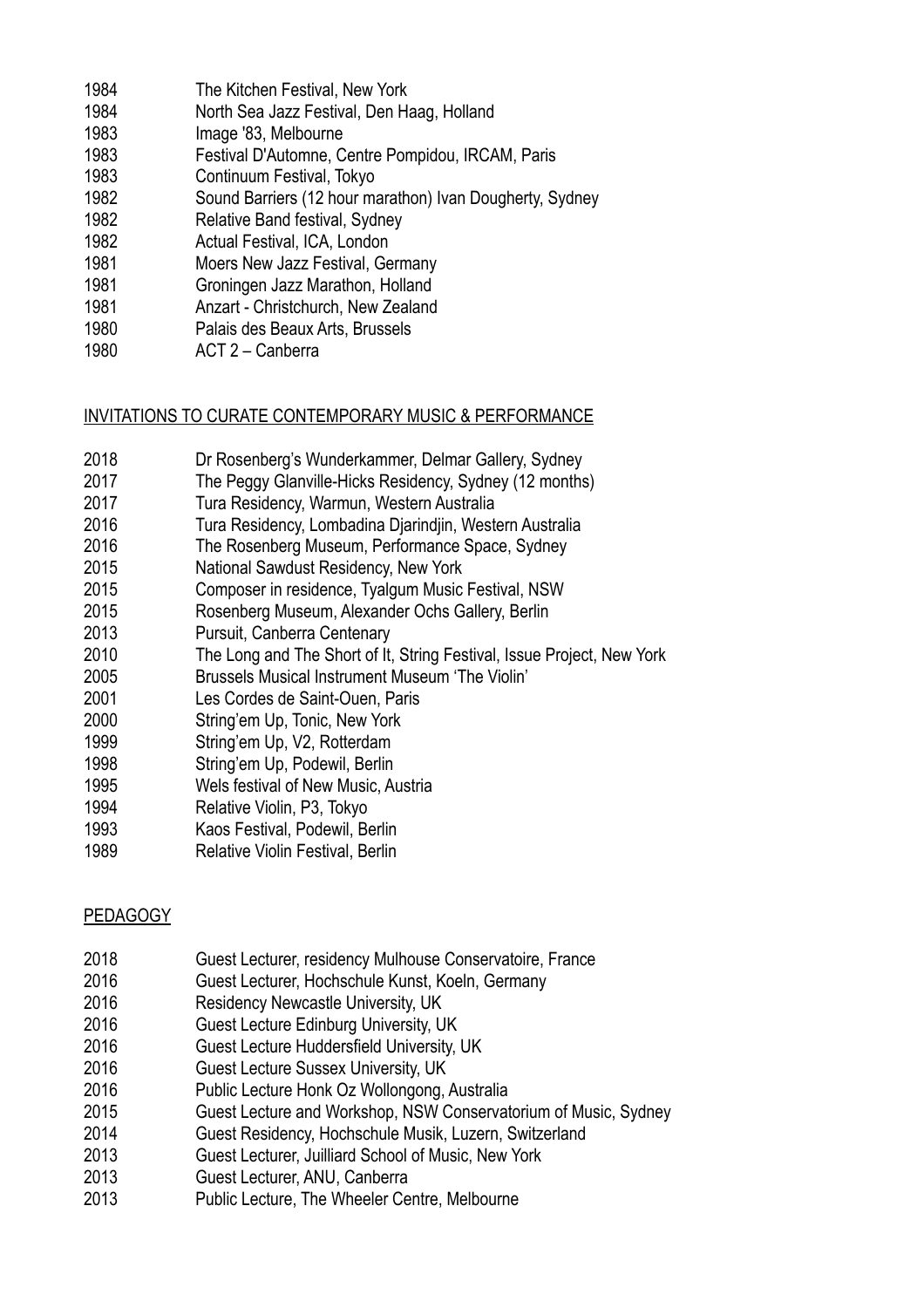- 2013 Keynote address, University of Technology, Sydney (Music of The Environment Conference) 2012 La Trobe University Executive Dean's Lecture, Melbourne 2012 Guest Lecturer, Wissenschaftskolleg, Berlin 2011 The International Mosse-Lecture, Humboldt University, Berlin 2010 Guest Lecturer, Juilliard School of Music, New York 2010 Guest Lecturer, University of New York 2008 Guest Lecturer, The Carl Philipp Emanuel Bach Hochschule, Berlin 2008 Guest Lecturer, Brunel University, London. 2006-007 Artist-in-residence, workshops, lectures, and concerts, University of Newcastle, NSW 2006 Guest lecturer, The Academy of Performing Arts, Jerusalem 2006 Composer-in-residence, LaSalle SIA, Singapore 2006 Artist-in-residence, workshops, papers, lectures, and concerts: *The David Tudor Residency***,** Mills College, Oakland, USA Guest lecturer at UC/Davis, CalArts, CNMAT (UC/Berkeley), UC/San Diego 2004 Guest lecturer, University of Sydney, NSW 2001 Composer-in-residence, Tura, Perth/Edith Cowan University, WA WA mentorship programme for young composers 2000 Composer-in-residence, Mains D'Oeuvres, Paris 1999 Composer-in-residence, GRIM, Marseille, France PICA schools programme, Oregon, USA 1997 Guest Composer, Mills College, Oakland, USA. 1994 Guest Lecturer, Beijing University, China 1994 Guest Composer, Buenos Aires Academy of Fine Arts, Argentina 1991 Artist-in-residence, Academy of Art, Graz, Austria 1984 Composer-in-residence, Canberra School of Music 1983 Composer-in-residence, La Trobe University 1983 Keynote lecture, Australian String Teachers Association, Sydney Conservatorium 1983 Artist in residence, PRAXIS, Fremantle 1980-85 Guest lecturer at Melbourne, Perth, and Brisbane University music departments; Sydney College of the Arts.
- 1974-75 Sound and Video Engineer, Royal Academy of Music, London

# SELECTED PUBLICATIONS, PROGRAMS, AND FILMS FEATURING JON ROSE

- 2018 *Jon Rose:The Rosenberg Museum,* Contemporary Music Review (full issue on Jon Rose)
- 2017 *The Rosenberg Museum*, ABC Classic FM New Waves podcast on Jon Rose
- 2016 *The Museum Goes Live,* by Angus McPherson, Limelight Magazine, Australia
- 2016 *Music vs Capitalism,* by Angus McPherson, Realtime Magazine, Australia
- 2016 *Rosenberg 3.1.1,* by Georges Dupuis, Blurb, USA
- 2016 *Bowing Australia's Outback Fences: A Sonic Cartography,* by Hollis Taylor, Contemporary Music Review, UK.
- 2015 Rosenberg 3.0: not violin music, Matthew Lorenzon, Partial Durations, Australia
- 2014 *Rosin,* by Chris Reid, Realtime, Australia
- 2013 *Outback Odyssey*, ABC Radio National Feature on Jon Rose's Sound Circus.
- 2013 *Loading The Silence* by Linda Kouvaras, Ashgate, UK.
- 2013 *Cosmopolitan Swagman Violinist*, by Tony Mitchell, Music Forum, Australia
- 2013 *Past Reclamations, Future Provocations*, by Julian Knowles, Realtime, Australia
- 2013 *Jon Rose-Rosin*, by Bob Baker Fish, Cyclic Defrost, USA
- 2013 *On Jon Rose*, by Lawrence English, Crawlspace Magazine, UK
- 2012 *Vie En Rose*, by Ilario Colli, Limelight Magazine, Australia
- 2012 *Joyous Resistance*, by Richard Toop, Resonate Magazine, Australia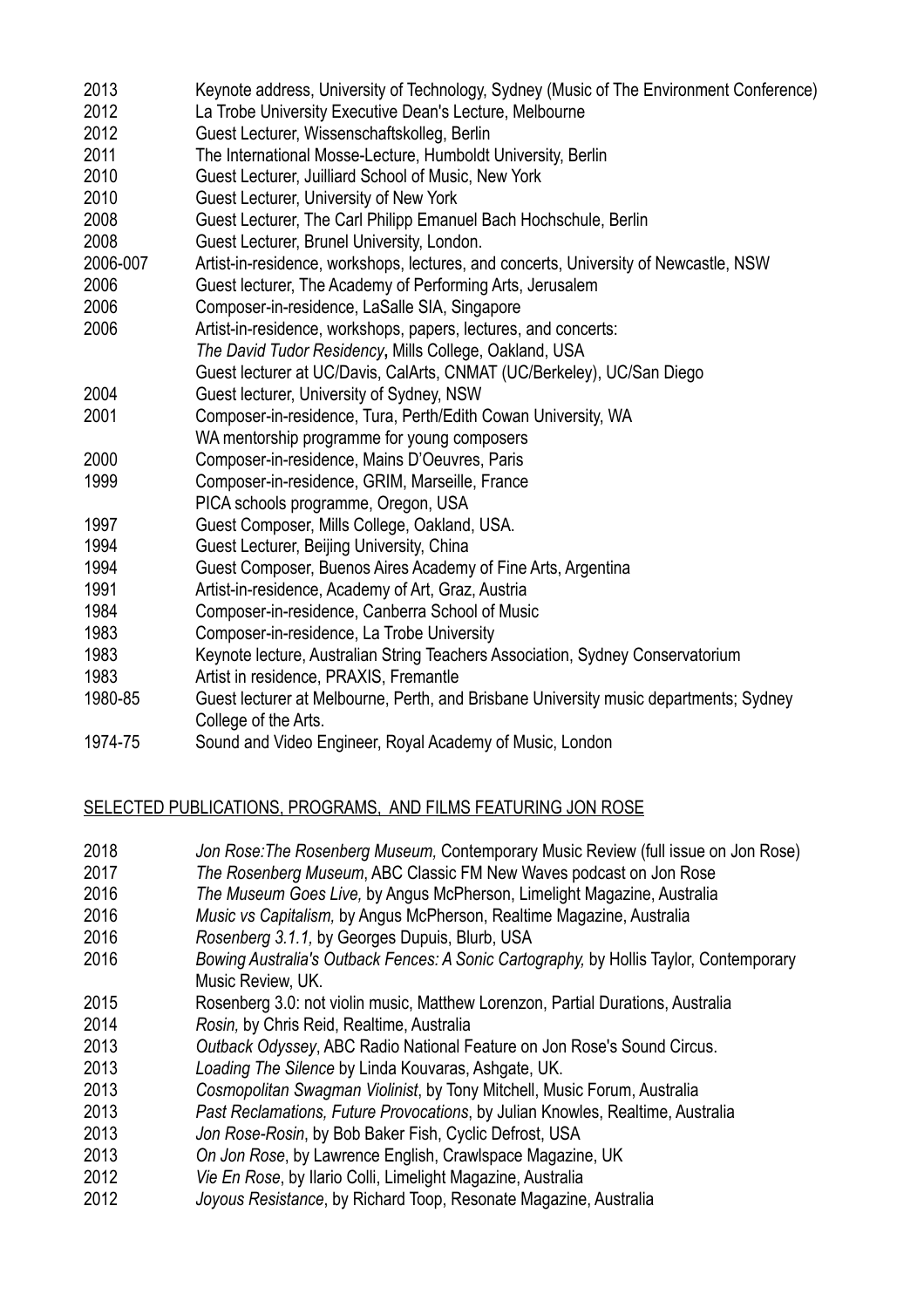| 2012  | Larrikin par Excellence, by Martin Wesley-Smith, Resonate Magazine, Australia                                                        |
|-------|--------------------------------------------------------------------------------------------------------------------------------------|
| 2012  | Out There, ABC Radio National Feature on Jon Rose                                                                                    |
| 2012  | Composer Profile on Jon Rose, ARTV Realtime, Australia.                                                                              |
| 2011  | The Reach of Resonance: prize wining feature length film on the work of Jon Rose and three                                           |
|       | other composers by US director Steve Elkins.                                                                                         |
| 2011  | The Grove Music Online, by Richard Toop, Oxford Dictionary of Music, UK.                                                             |
| 2011  | Vom Zaun-Koenig der Streichmusik, Night Out @ Berlin, Dr. Torsten Flueh (in German)                                                  |
|       |                                                                                                                                      |
| 2008  | Sounding Postmodernism: Sampling Australian Composers, Sound Artists and Music Critics by<br>David Bennett, Australian Music Centre. |
| 2008  | "The Violin Remains Central" by Jozef Cseres, Opus Musicum, Brno.                                                                    |
| 2008  | "Music of the Old Useless Fences" by Jozef Cseres, His Voice, Prague (in Czech).                                                     |
| 2008  | "Music Zwischen Zäunen" by Stephen Jones, Maerzmusic catalogue, Berlin (in German).                                                  |
| 2008  | "Transart Communication" by Gábor Hushwgyi, Kalligram, Bratislava/Pozsony.                                                           |
| 2007  | Post Impressions review by Keith Gallasch, Realtime magazine 84, Australia.                                                          |
| 2007  | Post Impressions by Hollis Taylor, Twisted Fiddle, USA.                                                                              |
| 2006  | Contemporary Music review, by Frances Marie-Uitti, Taylor and Francis, UK                                                            |
| 2005  | "Feel the Noise" by Warwick McFadyen, The Age, Melbourne.                                                                            |
| 2004  | MusikTexte, Zeitschrift fur Neue Musik, Gisela Gronemeyer (in German).                                                               |
| 2003  | Companion to Australian Music and Dance by John Whiteoak, Currency, Australia                                                        |
| 2002  | "Violins in the Outback; Bushing New Music" by Tos Mahoney, Sounds Australia.                                                        |
|       |                                                                                                                                      |
| 2000  | "Free Jazz and the Avant-garde" by Dr. Jeff Pressing, in Cambridge Encyclopaedia of Jazz.                                            |
| 2002  | "The Art of Playing Musical Fences" by Anne Crawford, The Age, Melbourne.                                                            |
| 2002  | "Hudobné Simulakrá" by Jozef Cseres, Hudobné, Slovakia (in Slovakian).                                                               |
| 2001  | The Contemporary Violin by Patricia and Allen Strange, University of California Press.                                               |
| 2001  | "Strung Out" by Sam Prestianni, Jazziz magazine, USA.                                                                                |
| 2001  | The Infinite Virtual Violin by Dan Trueman, Princeton University, USA.                                                               |
| 2001  | "Musical Fingerprints in a Digital World" by Hollis Taylor, Centro Galego de Arte<br>Contemporanea, Madrid (in Spanish).             |
| 1999  | "Man maste anstranga sig" by Guido Zeccola, Granlost magazine (in Swedish).                                                          |
| 1998  | "Jon Rose" by Yiren, Life Times Magazine, Beijing (in Chinese).                                                                      |
| 1997  | "The Inner Game of Badminton", by John Potts, Realtime Magazine.                                                                     |
| 1996  | "A bevásárlás kora" by Sörés Zsolt, Fehér Zaj magazin (in Hungarian).                                                                |
| 1996  | "The Great Cabaret Swindle by Wolf Kampmann, JazzFest Berlin Catalogue (in German).                                                  |
| 1996  | "Violin Characters: Jon Rose, Counteragent for Commerce" by René Van Peer, Musicworks 65                                             |
|       | (Canada).                                                                                                                            |
| 1995  | "Violini Imprevedibili" by Eleonora Sparagna, Frigidaire 13 (in Italian).                                                            |
| 1995  | The Total Art of Jon Rose" by Harri Suilamo, Musiikin Aika (in Finnish).                                                             |
| 1994  | "Experimental Virtuoso creates new history of the violin" by Atsushi Sasaki, Music Today No 21.                                      |
|       | (in Japanese).                                                                                                                       |
| 1994  | "Die Auflösung des Mythos Geige" by Frank Gertich, Neuen Musik 21 (in German).                                                       |
| 1993  | "Der Rosenberg-Faktor" by Harry Lachner, Süddeutsche-Zeitung (in German).                                                            |
| 1993  | "The Violable Tradition" by John Corbett, Coda Magazine, Canada/USA                                                                  |
| 1993. | "De Zoetgevooisde Bliksem" by Nicholas Collins, Steim 25-years catalogue (in Dutch).                                                 |
| 1993  | "The Pink Violin," Musik Texte, (in German).                                                                                         |
| 1992  | "The Pink Violin" by Chris Blackford, Rubberneck Magazine, UK.                                                                       |
| 1992  | "Jon Rose" by Alessandro Achilli, Musiche 13 (in Italian).                                                                           |
| 1992  | "The Virtual Violin" by Alfred Pranzel, Skug Magazin, Austria (in German).                                                           |
| 1991  |                                                                                                                                      |
| 1991  | "Fiddler on the Hoof" by Robin Hill, SMH Metro, Australia.                                                                           |
|       | "Klänge von Schnelligkeit und Schmerz by Raik Janneck," Berliner Zeitung (German).                                                   |
| 1990  | "Alter Ego de Jon Rose" by Olivier Masson, Revue Corrigée (in French).                                                               |
| 1990  | "Wired to Fence with Strings" by John Hyde, The West Australian.                                                                     |
| 1990  | "Klangspuren; Wege Improvisierter Musik" by Dr. Bert Noglik, Verlag Neue                                                             |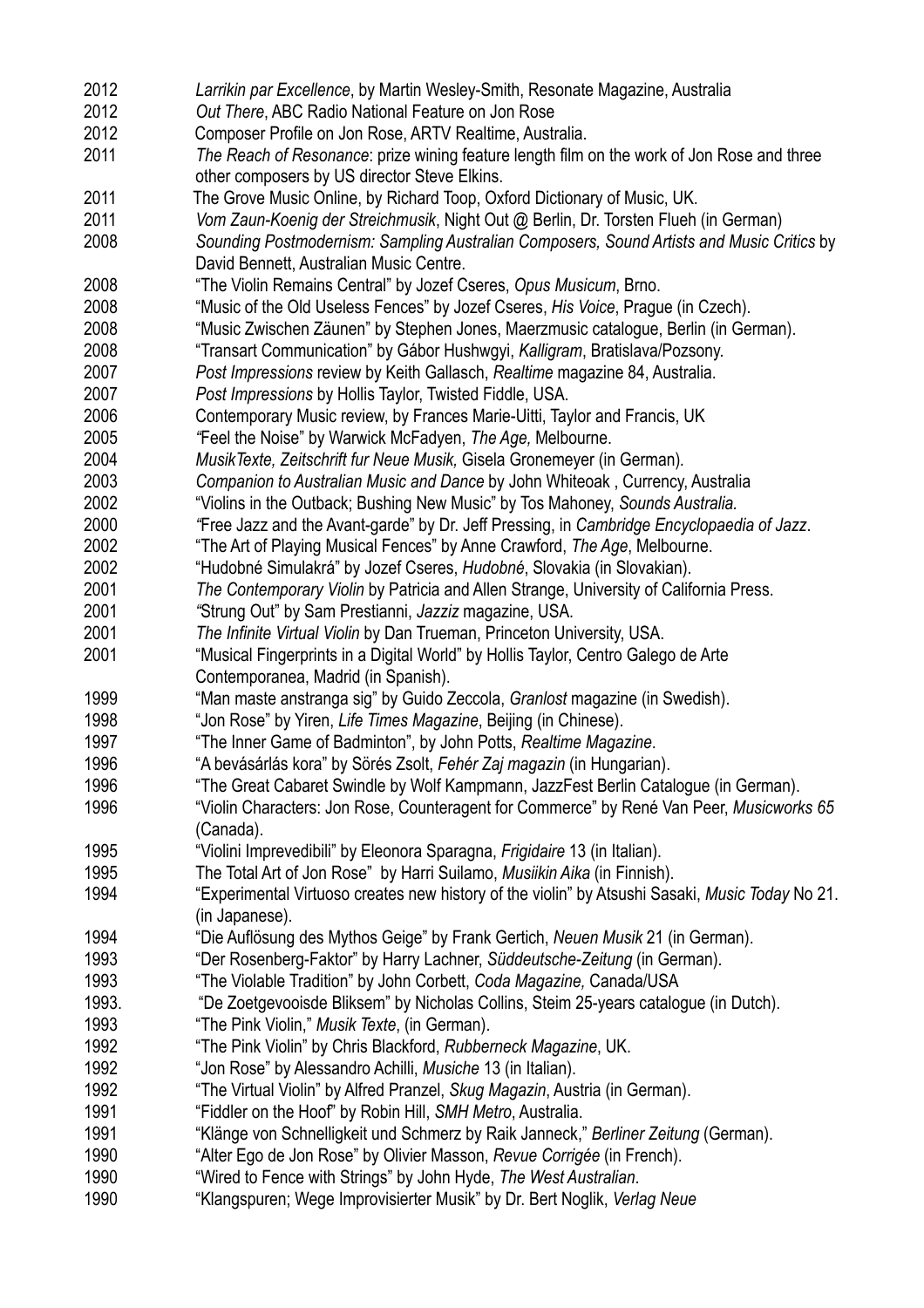|           | Musik, Berlin (German).                                                                  |
|-----------|------------------------------------------------------------------------------------------|
| 1990      | "Jon Rose Interview" by Marion Delforge, ACME 109, Belgium (in French)                   |
| 1989      | "The Rosenberg Interview" by Igor Lapinski, NMA Magazine, Australia.                     |
| 1988      | "Bop Along Paganini" by Angela Bennie, The Weekend Australian.                           |
| 1987      | "Die Violine als Gesamtkunstwerk" by Udo Jahnke, Taklos Katalogue,                       |
|           | Switzerland (in German).                                                                 |
| 1987      | "Jon Rose," by Bruce Johnson, The Oxford Companion of Australian Jazz, Oxford University |
|           | Press.                                                                                   |
| 1987      | "The Relative Violin" by Rigobert Dittmann, Bad Alchemy (in German).                     |
| 1986      | "Music of The Moment" by Cathy Gray, Sonics Magazine, Australia.                         |
| 1983      | "Tales of The Unexpected" by John Shand, The Australasian Contemporary Music Magazine.   |
| 1982      | "Interview with Jon Rose" by Richard Vella, NMA magazine, Australia.                     |
| 1975-2017 | Over 250 articles, concert and CD reviews, in newspapers and magazines from over 25      |
|           | countries (see 'press' at www.jonroseweb.com)                                            |

# SELECTED PUBLICATIONS BY JON ROSE

- 2020 "A Jingle Jangle Song. The Keyolin of Cor Fuhler", *Music Trust*, Australia
- 2020 "Inside The Musician. Jon Rose: A Life of Experimentation", *Music Trust*, Australia
- 2017 "A Meeting of Minds", *Daily Review*, Australia (in 3 issues)
- 2017 "The Warmun Wreck", *Realtime*, Sydney
- 2014 "Rosenberg 3.0 not violin music", (collection of writings), Sydney: Blurb.
- 2013 "Sound, Speed, Rust, and Re-cycling", *Realtime*, Sydney
- 2013 "Music of Place: Reclaiming A Practice", Currency House, Sydney
- 2012 "Insight: an Outback Odyssey", *Resonate Magazine*, AMC, Sydney
- 2012 "Lines in the Red Sand," John Zorn's *Arcana 6*, NYC.
- 2010 "Bow Wow" a history of the interactive violin bow, *Leonardo Music Journal*, MIT, USA
- 2008 "Proposals for reclaiming the practice of live music," *Leonardo Music Journal*, MIT, USA.
- 2008 "Journey Within," *Point of Departure*, USA.
- 2008 "Listening to History," *Realtime Magazine*, Australia.
- 2008 "Violin Concerto: *Internal Combustion*," Maerzmusik catalogue, Berlin.
- 2007 The Peggy Glanville-Hicks Memorial Lecture, delivered 3 December 2007 at the Mint, Sydney.
- 2007 *Post Impressions: A Travel Book for Tragic Intellectuals* (book/DVD).
- 2002 Oz Ad Lib, *Sounds Australia Journal* (editor and contributor), AMC, Sydney.
- 1997 "Improvisation and Computers," *Resonance Magazine*, London.
- 1994 *Violin Music in the Age of Shopping* (collection of writings), Melbourne: NMA.
- 1992 *The Pink Violin*, (collection of writings), Melbourne: NMA.
- 1990 "A Radio Affair," Ars Elektronica Catalogue, Flash Art Edition, Austria.

# SELECTED PUBLICATIONS FOR THE WEB BY JON ROSE

- 2017 <http://www.realtime.org.au/rik-rue-sound-collagist/>
- 2014 The Improvising Algorithm resistance is futile, Realtime, Australia
- <http://www.pointofdeparture.org/PoD46/PoD46Algorithm.html> (USA)
- 2013 [http://www.jonroseweb.com/f\\_projects\\_wreck.html](http://www.jonroseweb.com/f_projects_wreck.html)
- 2011 http://www.jonroseweb.com/e\_vworld\_armless\_violinist.html (the armless violinist)
- 2009 [http://www.jonroseweb.com/g\\_rosenberg\\_museum\\_2009.html](http://www.jonroseweb.com/g_rosenberg_museum_2009.html)
- 2007 [http://www.jonroseweb.com/c\\_articles\\_10million\\_dollar\\_violin.html](http://www.jonroseweb.com/c_articles_10million_dollar_violin.html)
- 2007 [http://www.jonroseweb.com/c\\_articles\\_baghdad\\_violin.html](http://www.jonroseweb.com/c_articles_baghdad_violin.html)
- 2006 www.jonroseweb.com/f\_projects\_israel\_fences.html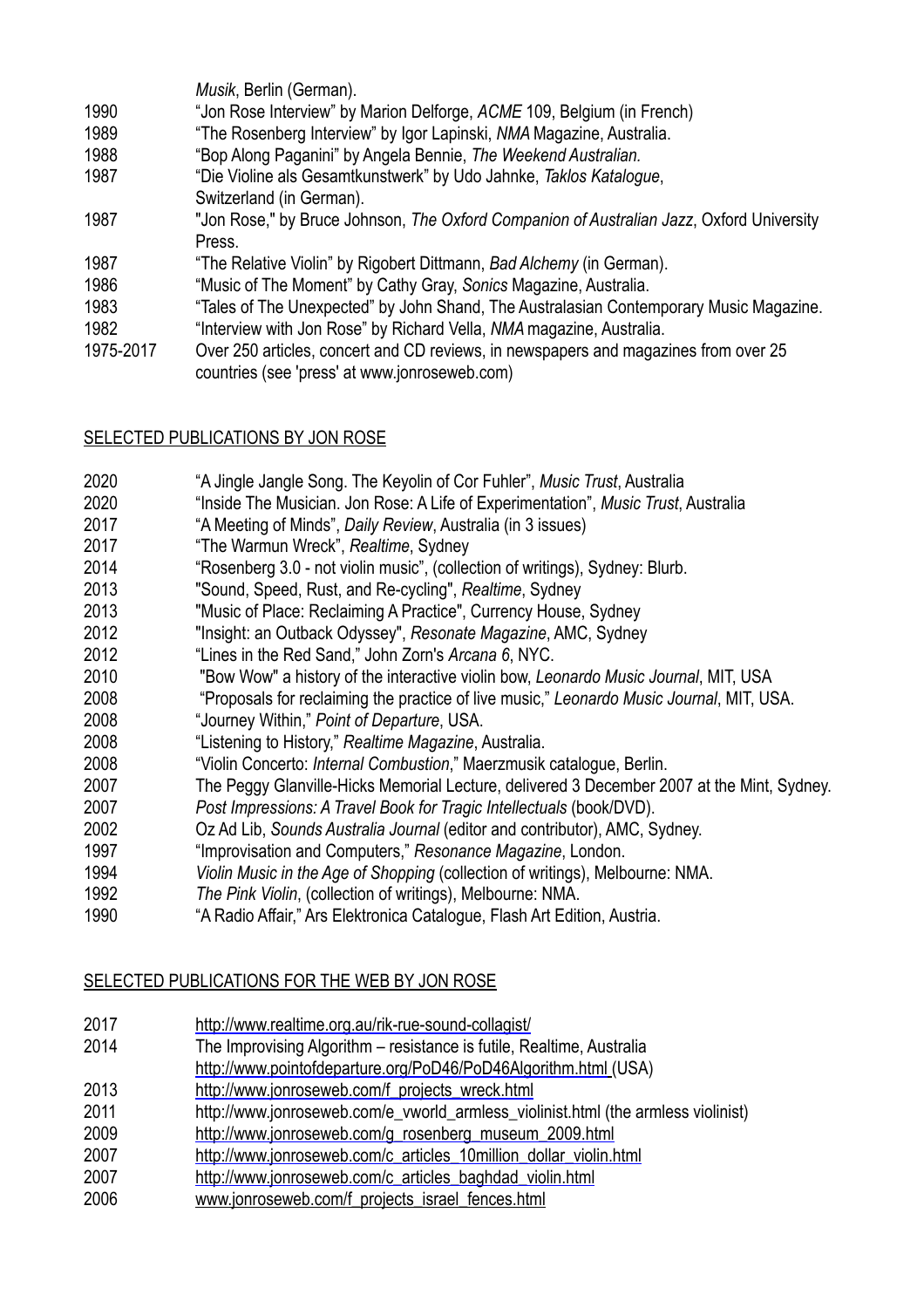| 2005    | www.jonroseweb.com/c_articles_scordatura.html (scordatura)                       |
|---------|----------------------------------------------------------------------------------|
| 2002-04 | www.abc.net.au/arts/adlib (Australia Ad Lib project)                             |
| 2004    | www.jonroseweb.com/g_rosenberg_double.html (The Double Violin)                   |
| 2004    | www.jonroseweb.com/c articles tenor violin.html (The Tenor Violin)               |
| 2004    | www.jonroseweb.com/c_articles_fiddling.html (Fiddle Music)                       |
| 2003    | www.jonroseweb.com/c articles velocity.html (Speed and Velocity)                 |
| 2002    | www.jonroseweb.com/c articles lang of impro.html (The Language of Improvisation) |
| 2000    | www.jonroseweb.com/c_articles_stringsville.html (Harry Lookofsky)                |
|         |                                                                                  |

SELECTED DISCOGRAPHY

Jon Rose has appeared on over 100 albums.

#### **State of Play**

Double CD set with a host of new music stars including Jim Denley, Freya Shack-Arnott, Clayton Thomas, Robbie Avenaim, Erkki Veltheim, and many more —Jon Rose 70<sup>th</sup> Birthday Retrospective *ReR, 2021* 

# **Café Grand Abyss**

Duo with Alvin Curran *ReR, 2018* 

# **Peggy**

Duo with Chris Abrahams *ReR, 2018* 

#### **Double Course**

Duo with Julia Reidy *Opalmine, 2016* 

#### **Tuning Out**

Trio with Veryan Weston and Hannah Marshall *Emanem, 2015* 

#### **Colophony**

Trio with Meinrad Kneer and Richard Barrett *Creative Sources Recordings, 2013* 

#### **Rosin**

Box Set of compositions 2005-2011 for Orchestras, Freaks, Choir, Dingo, and Interactive Electronics by Jon Rose – 60th Birthday Celebration *ReR, 2013* 

# **Futch**

Trio with Thomas Lehn and Johannes Bauer *Jazzwerkstatt, 2006* 

#### **Fleisch**

Latest interactive systems *Saucerlike Records, 2004*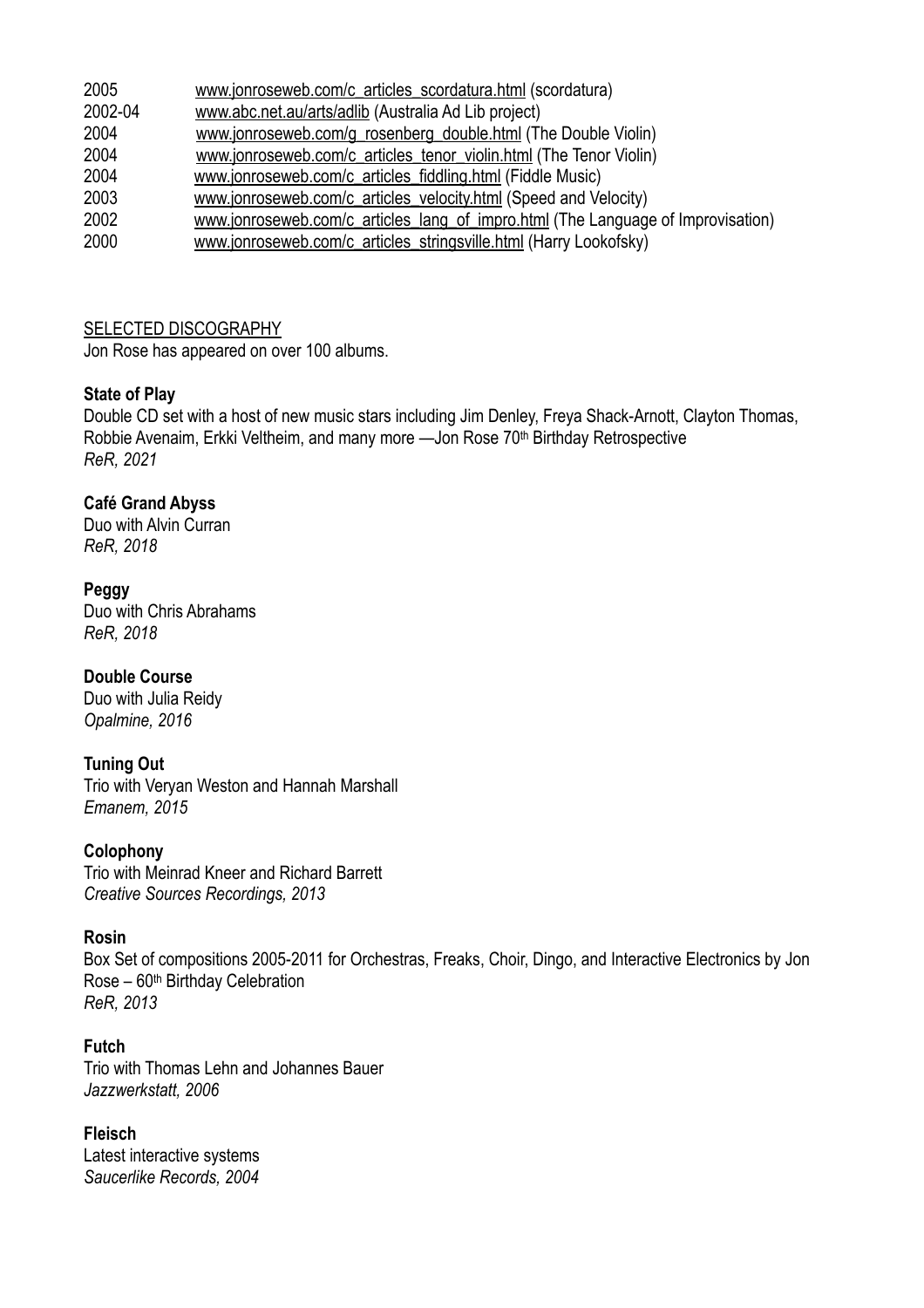**Double Indemnity**

Solo on the double violin *Hermes, 2004* 

#### **The People's Music**

with West Australian Youth Orchestra, University of WA String Orchestra, Lindsay Vickery, Lely Evans, Hannah Clemen, Rachael Dease, Chris Cobilis, Tanja Visosevic, Alin Hume, Neil Rickets. *ReR, 2003* 

**Great Fences of Australia** with Hollis Taylor

*Dynamohouse, 2002* 

**Temperament** with Veryan Weston *Emanen, 2002* 

**The Kryonics** with Matthias Bauer and Aleks Kolkowski *Emanen, 2001* 

**Transgenic Nomad** with KK Null *Sonore, 2001* 

**The Hyperstring Project** New Dynamic of Rogue Counterpoint Solo *ReR Megacorp, 2000* 

#### **Strung**

with Anna McMichel, Mary Oliver, Andy Moor, Alex Waterman, Richard Barrett, Cor Fuhler, Allison Isadora, Steve Heather, Mr. Aha May, Hildegard Von Knikkersdorf, Wild 'Bill' Pickering, Dr. Johannes Rosenberg *Sublingual, 2000* 

# **Violin Factory**

with Kaffe Matthews & The Orchestra of Ancient Guts (Vienna) Theresa Schütz, Diana Kiendl, Alexander Eberhard, Isabelle Frodl, Christine Pawlik, Tobias Stosiek, Karin Schlechta, Petra Ackermann, Melissa Coleman, Elisabeth Harringer, Margit Slosser, Christoph Rothaler, Arthur Krachler, Levan Pagava, Tony Burger, Aileen Dullaghan, Wang - Yü Ko, Michael Trabesing, Il-Se-Ling, Luis Morais, Andrew Roots, Michael Pistelok, Mirek Walega, Ciro Vigilaute, Yuko Aragaki *Hermes, 2001* 

**Sliding** with Miya Masaoka *Sonic Factory, 1999* 

# **Fringe Benefits** 1977 - 1985

Relative Violin Solos and contributions from Martin Wesley Smith, Kendal Country, Joe 'Doc' Rosenberg, Michael Sheridan, Brahms, John Gillies, Rik Rue, Tony Hobbs, Simone de Haan, Dave Ellis, Serge Ermoll, Louis Burdett, The Canberra School of Music Third Orchestra, Greg Kingston, Adrian Keenan, Peter Kelly, Torsten Müller, Richard Vella, Jeff Wagner, Jamie Fielding, Jim Denley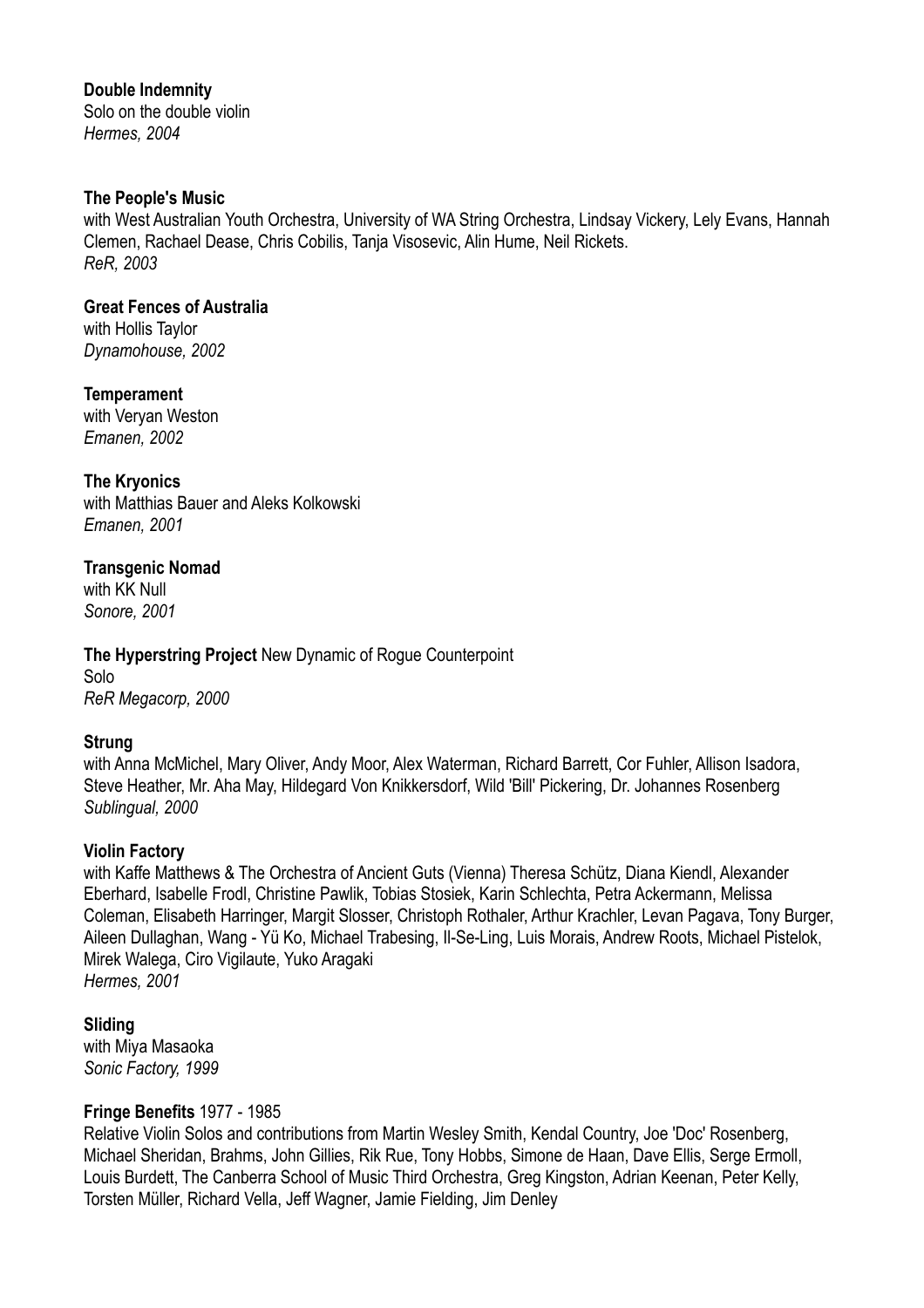#### *Entropy Stereo Recordings, 1998*

#### **The Fence**

with Sabine Sacchi, the Orchestra of Ancient Guts *ReR Megacorp, 1998* 

# **China Copy**

Solo sampling project *Creamgardens/Lowlands Distribution, 1997* 

#### **Exiles 1**.

Trio with Tony Buck & Joe Williamson *Megaphone Records, 1996* 

#### **Perks**

with Elise Lorraine, Stevie Wishart, Phil Minton, Butch Morris and Rainer Linz *ReR Megacorp, 1996* 

#### **Techno mit Störungen**

with Otomo Yoshihide, Christian Marclay, Frank Schulte, Conny Bauer, Nick Collins, Iva Bittova, Lauren Newton, Phil Minton, Rudi Widerhofer, Sainkho, Pete Cusack, Marc Ribot, Fred Frith, Evan Parker, Uli Gumpert, Chris Cutler, Peter Hollinger, Musica Imagine *Plag Dich Nicht, 1996* 

#### **Eine Violine für Valentin**

with Connie Bauer, Uli Gumpert, Lauren Newton, Max Gold, Rudi Widerhofer, Frank Schulte, Peter Hollinger *No Wave / Bayerischer Rundfunk, 1995* 

#### **Shopping Live @ Victo**

with Lee Pui Ming, Joelle Leandre, Otomo Yoshihide, Lauren Newton, and Chris Cutler *Victo, 1995*  **Tatakiuri** with Otomo Yoshihide & a cast of thousands *Creativeman Disc, 1995* 

#### **Violin Music in the Age of Shopping**

with Otomo Yoshihide, Shelley Hirsch, Chris Cutler, Irene Schweizer, Rik Rue *Intakt, 1995* 

#### **Monumental**

**Slawterhaus** with Peter Hollinger, Johannes Bauer, Dietmar Diesner *Intakt, 1994* 

#### **Violin Music for Supermarkets**

with contributions from Tristan Hosinger, Fred Frith, Sainkho, Lauren Newton, Eugene Chadbourne, Chris de Chiara, Laura Seaton, etc. *Megaphone Records, 1994* 

#### **Pulled Muscles**

with The Jacoby String Quartet *Immigrant, 1993*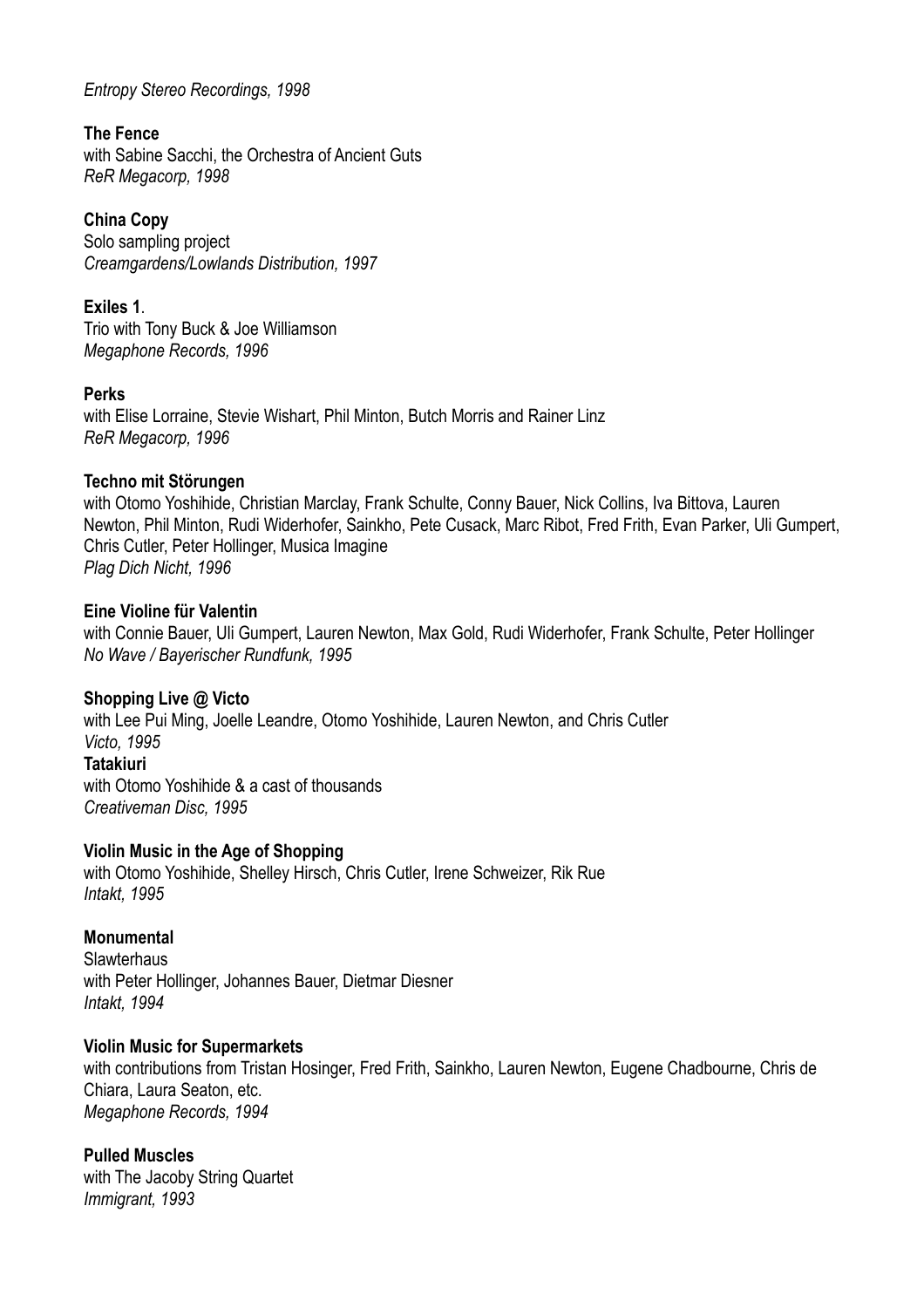**The Virtual Violin** with Captain Karajan, Madonut, Michael Jackoff, etc. *Megaphone, 1993* 

**2 Real Violin Stories** with Mozart, Mick Jagger, etc. *Extra Platte, 1992* 

**Brain Weather**, The Story of the Rosenbergs, an opéra pervers by Jon Rose with Shelley Hirsch, Phil Minton, Robert Zimmermann, Jo 'Doc' Rosenberg, etc. *ReR, 1992* 

**Slawterhaus Live** with Peter Hollinger, Johannes Bauer, Dietmar Diesner *Victo, 1991* 

**Die Beethoven Konversationen** Solo *Extra Platte, 1990* 

#### **Violin Music for Restaurants**

with Jo 'Doc' Rosenberg, Derek Bailey, Misha Mengelberg, Barre Philips, Joelle Leandre, Eugene Chadbourne, Luc Houtkamp, Alvin Curran, etc. *ReR, 1990* 

**Paganini's Last Testimony** Solo *Konnex, 1988* 

VINYL LP's **Les Domestiqués** with Jöelle Léandre *Konnex, 1990* 

**Kultural Terrorism** with Eugene Chadbourne *Dossier, 1988* 

**Vivisection**  Compilation with various solo projects and guest artist Alvin Curran *AufRuhr, 1988* 

#### **Forward of Short Leg**

with Elliott Sharpe, Wayne Horwitz, Evan Parker, Barry Guy, David Moss, Shelly Hirsch, Paul Rutherford, Roger Turner, Maggie Nicols, Luc Houtkamp, Jim Denley, Eugene Chadbourne, Christian Marclay, etc. *Dossier, 1987* 

### **A Room with a View**

with Shelley Hirsch *HOT Records, 1986*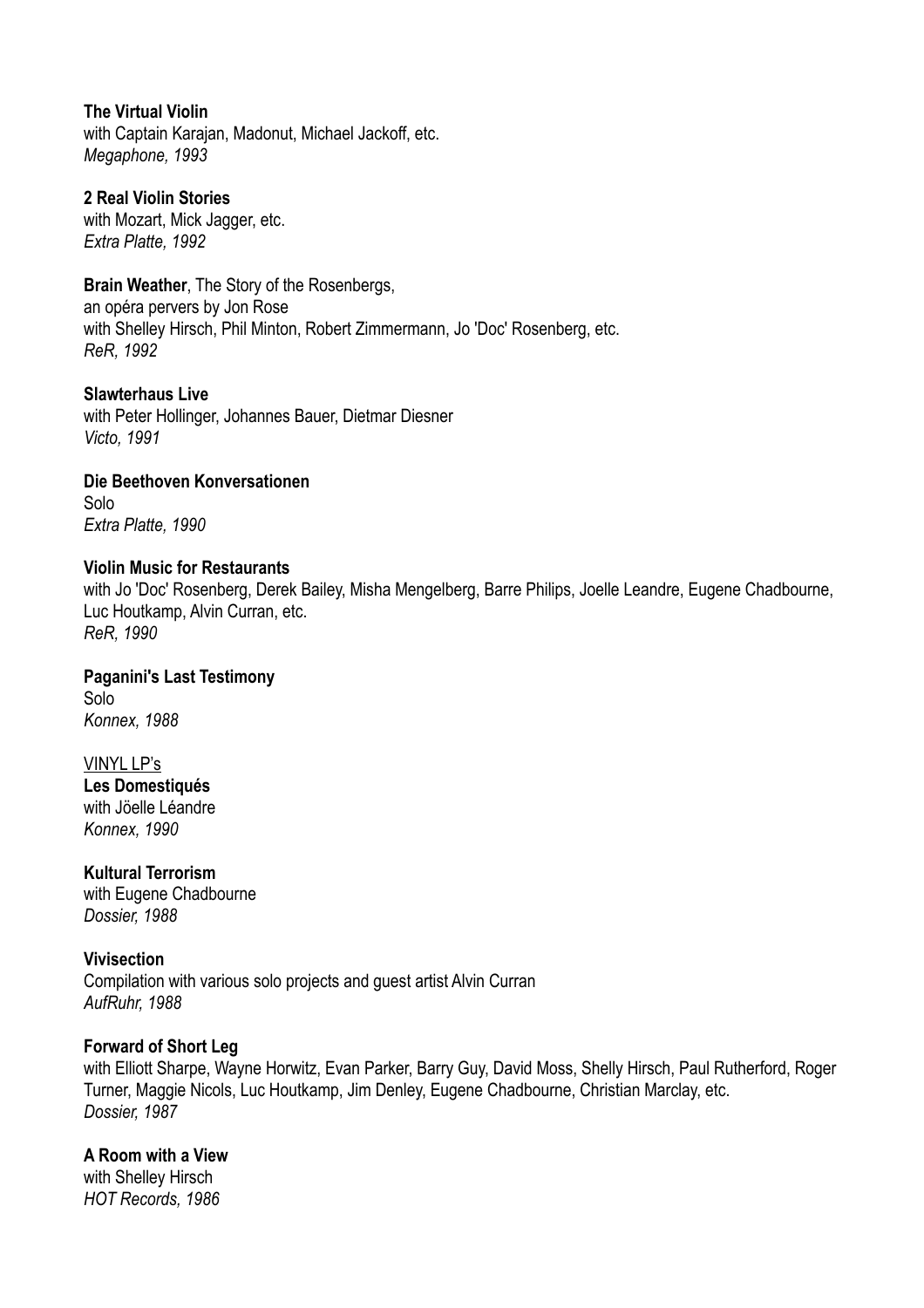#### **The Art of Mutation**

Solo featuring many of the Relative Violins Bethanien 1986

#### **The Relative Band '85**

with Eugene Chadbourne, David Moss, Jim Denley, etc. *HOT Records, 1985* 

#### **Tango**

with Martin Wesley-Smith *HOT Records, 1983* 

# **Decomposition**

with Louis Burdett, Dave Ellis *Fringe Benefit Records, 1979* 

# *Solo Violin Improvisations*

*Solo Fringe Benefit Records, 1978* 

#### JON ROSE SELECTED RADIOPHONIC WORKS

| .       |                                                                         |
|---------|-------------------------------------------------------------------------|
| 2017    | The Rosenberg Archives, DR. (Multi-lingual).                            |
| 2014/15 | Ghan Stories, ABC.                                                      |
| 2012    | Not Quite Cricket, BBC Radio 3. (in Wergaia and English language).      |
| 2010    | Picnic At Hanging Rock (music only), BBC Radio 4.                       |
| 2010    | Talking Back to Media, ABC.                                             |
| 2009    | Salvado, BBC Radio 3. (in Nyungar and English language)                 |
| 2008    | Syd and George, DR.                                                     |
| 2008    | River-Sound-River-Sound, with Karl-Heinz Blomann, WDR (in Kurdish)      |
| 2008    | Serinette Exotique, DR.                                                 |
| 2007    | Ivories in the Outback, BBC Radio 3 (Yolngu and English language)       |
| 2004    | Voices From the Fence, ABC.                                             |
| 2003    | Skeleton in the Museum, ABC (Karl-Sczuka-Preis).                        |
| 2002    | Australia Ad Lib, ABC.                                                  |
| 1999    | Violin Factory, ORF.                                                    |
| 1999    | Crow, RAI. (in Italian)                                                 |
| 1999    | Breadfruit, ABC.                                                        |
| 1998    | The Long Sufferings of Anna Magdalena Bach, ABC, EBU (Prix Italia).     |
| 1998    | The Fence, SFB.                                                         |
| 1997    | The Music Lesson, SFB.                                                  |
| 1997    | Bagni di Dolabella, RAI. (in Italian)                                   |
| 1996    | The Waltz Thing, ORF. (in German)                                       |
| 1995    | Devil in the Wind, ABC. (in Mandarin and English)                       |
| 1994-96 | Violin Music in The Age of Shopping, ABC, ORF, SA, RAI. (Multi-lingual) |
| 1994    | Violin Music for Supermarkets, ABC. (Multi-lingual)                     |
| 1994    | Taxi, ABC.                                                              |
| 1993    | Eine Violine Für Valentin, BR. (in German)                              |
| 1993    | Swedish for Violin Players, SNR. (in Swedish)                           |
| 1993    | Der Landstreicher, SR. (in German)                                      |
| 1992    | Brain Weather, ABC.                                                     |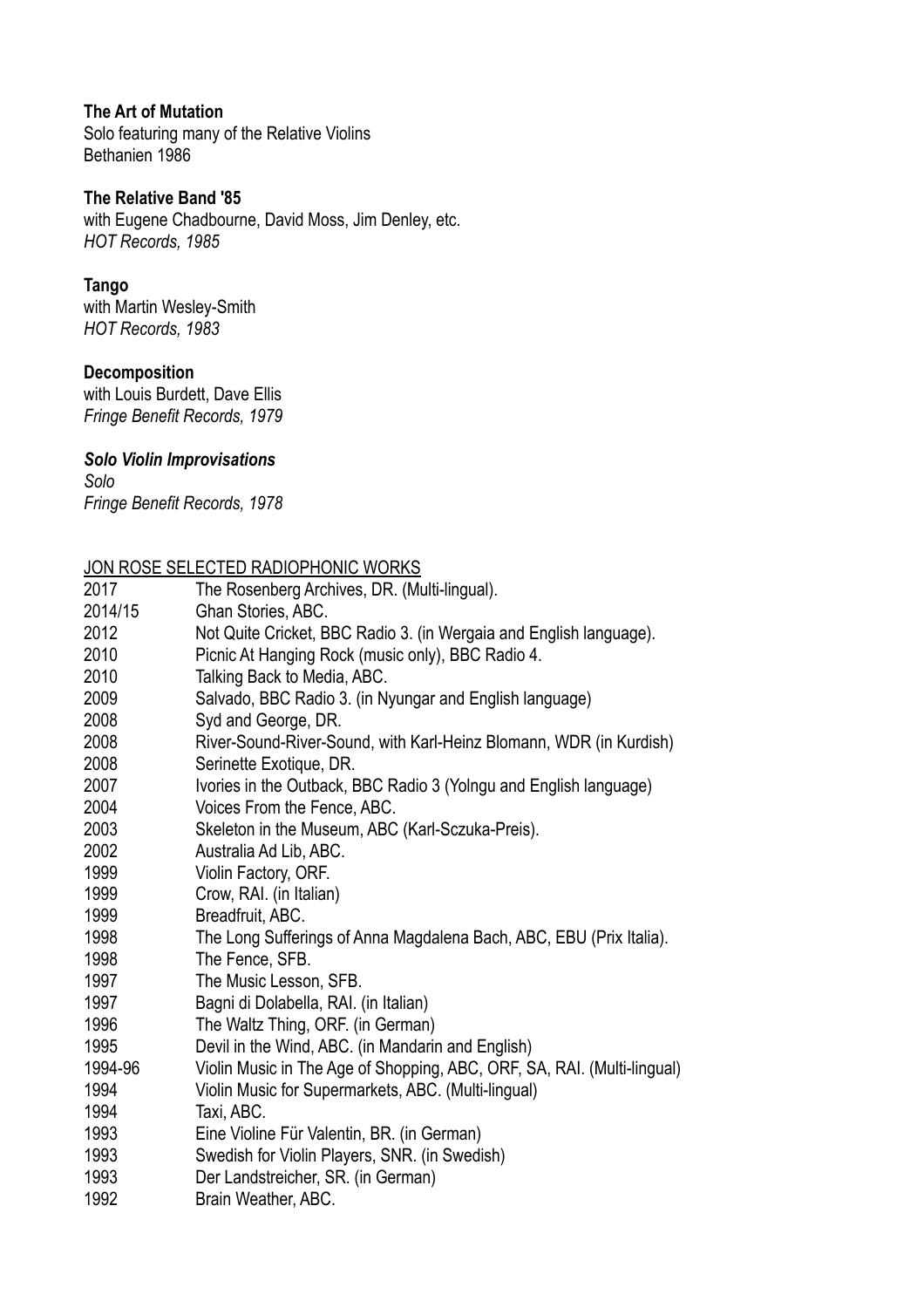| 1992              | Pulled Muscles, ABC.                                                           |
|-------------------|--------------------------------------------------------------------------------|
| 1992              | The Mozart Industry, SR. (in German)                                           |
| 1991              | The Virtual Violin, NPR.                                                       |
| 1991              | The Athletic Violin, ABC.                                                      |
| 1991              | Die Beethoven Konversationen, ORF. (in German)                                 |
| 1990              | Instrumentum Diabolicum, ORF. (in German)                                      |
| 1990              | Sainte Johanna, RF. (in French)                                                |
| 1990              | Play it Again, Doc, ABC.                                                       |
| 1990              | Apollo and Marsyas, SFB.                                                       |
| 1989              | Rosenberg Eine Rekonstruction, WDR (Ars Acoustika). (Multi-lingual)            |
| 1988              | Violin Music For Restaurants, WDR. (Multi-lingual)                             |
| 1987              | Paganini's Last Testament, ABC (Prix Futura).                                  |
| 1986              | The Anatomy of The Violin, ABC.                                                |
| 1983              | Colony - Survival in the Right Hemisphere (2MBS radio prize).                  |
| DR.               | Deutschland Radio                                                              |
| SA                | Saarländischer Rundfunk                                                        |
| BR.               | Bäyerischer Rundfunk                                                           |
| ABC<br><b>BBC</b> | Australian Broadcasting Corporation<br><b>British Broadcasting Corporation</b> |
| <b>RAI</b>        | Italian National Radio                                                         |
| <b>WDR</b>        | West Deutscher Rundunk                                                         |
| <b>ORF</b>        | Osterreichischer Rundfunk                                                      |
| RF<br><b>NPR</b>  | Radio France, France Culture                                                   |
| <b>SNR</b>        | National Public Radio (USA)<br>Swedish National Radio                          |
|                   |                                                                                |

# SELECTED GRANTS AND AWARDS

| 2020    | Art Music Fund, APRA-AMCOS (Night Songs: Alice Springs)                                         |
|---------|-------------------------------------------------------------------------------------------------|
| 2020    | Australian Council and CreateNSW (Whistling in the Dark)                                        |
| 2017    | Peggy Glanville-Hicks Residency                                                                 |
| 2014    | Australia Council Fellowship for Interdisciplinary artists                                      |
| 2012    | Wissenchaftskolleg residency, Berlin                                                            |
| 2012    | Australia Council: The Don Banks lifetime achievement Award                                     |
| 2012    | <b>Prix Marulic</b>                                                                             |
| 2009-10 | Australia Council for interactive K-Bow R&D residency                                           |
| 2008    | Australia Council for the "Transmission" project with Robin Fox.                                |
| 2005    | Australia Council for the Arts two-year fellowship (for The Ball Project).                      |
| 2004    | Karl-Sczuka-Preis (for 'Skeleton in the Museum').                                               |
| 2003    | New Media Grant (for the Great Fences of Australia project).                                    |
| 2001    | Australia Council for the Arts New Media (for Listening Room residency for 'Australia Ad Lib'). |
| 2000    | Mains D'Oeuvres, artist in residence, Paris.                                                    |
| 1999    | G.R.I.M residency (for interactive MIDI multi-media project 'Mapping', Marseilles).             |
| 1996    | Australia Council for the Arts New Media Grant (for PERKS - an interactive Badminton Game       |
|         | based on the extreme mind of Percy Grainger).                                                   |
| 1995    | STEIM residency, Amsterdam (for further research into the interactive MIDI bow).                |
| 1994    | Australia Council for the Arts New Media Grant (for the Violin Music in The Age of Shopping     |
|         | project).                                                                                       |
| 1989-90 | D.A.A.D. Stipendium and Residency in Berlin.                                                    |
| 1988    | Prix Futura                                                                                     |
| 1985    | Stipendium and Residency at The Kunstlerhaus Bethanien, Berlin.                                 |
| 1983    | Stipendium and Residency at PRAXIS, Fremantle, W.A.                                             |
| 1980    | Australia Council for the Arts Young Composers Fellowship.                                      |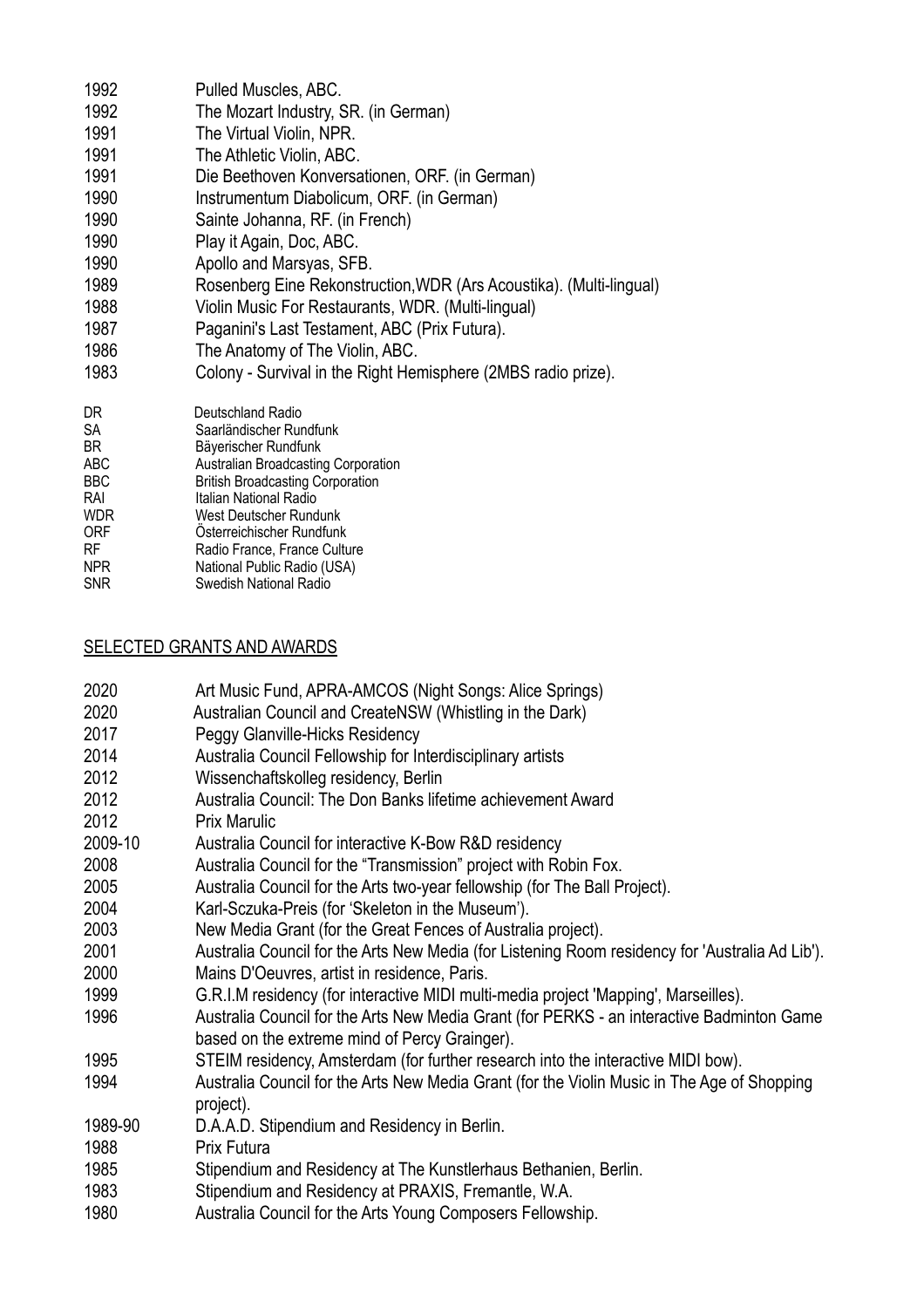# SELECTED COMMISSIONS AND COMPOSITIONS

| 2020      | Whistling in the Dark, Resilience Fund Ozco, NSW Arts.                                       |
|-----------|----------------------------------------------------------------------------------------------|
| 2017      | Absolute Bird, concerto for recorder and orchestra, commissioned by Genevieve Lacy and The   |
|           | Adelaide Symphony, joint composition with Dr Hollis Taylor.                                  |
| 2014      | Ghan Tracks, commissioned by Ensemble Offspring and Performance Space, Sydney.               |
| 2014      | Elastic Band, commissioned by The Adelaide Festival.                                         |
| 2013      | Pursuit, commissioned by The Canberra Centenary.                                             |
| 2010      | Violino Escravo, Serralves Museum, Porto, Portugal.                                          |
| 2010      | Commission from BBC for music Picnic at hanging Rock.                                        |
| 2008      | Commission from Kronos String Quartet to build instruments, write audio-visual composition.  |
| 2007      | Commission for a violin concerto for Maerzmusik 2008, Berlin.                                |
| 2006      | New improvised solo part for the Tchaikovsky Violin Concerto by the BBC SSO.                 |
| 2005      | Pannikin for chamber orchestra and 19 do-it-yourself performers in extremis, commissioned by |
|           | The Melbourne Festival.                                                                      |
| 2004      | Charlie's Whiskers commissioned by Tone Roads Festival for the Bratislava Chamber Soloists,  |
|           | Slovakia.                                                                                    |
| 2004      | Voices from the Fence commissioned by ABC Radio.                                             |
| 2003      | Skeleton in the Closet commissioned by ABC Radio.                                            |
| 2001      | Australia Ad Lib, commissioned by ABC Radio, The Australia Music Centre, and The National    |
|           | Library, Canberra.                                                                           |
| 1999/2001 | Violin Factory, ORF (Austrian Radio) and Totally Huge Fest, Perth.                           |
| 1999      | Breadfruit, ABC Radio.                                                                       |
| 1998      | The Long Sufferings of Anna Magdalena Bach, ABC Radio, European Broadcasting Union, and      |
|           | Bach 2000, Leipzig.                                                                          |
| 1998      | The Hyperstring Project, Roulette, New York.                                                 |
| 1998      | The Fence, Sender Freiers, Berlin.                                                           |
| 1997      | Perks, Sonambiente Festival, Berlin.                                                         |
| 1996      | The Waltz Thing, KunstRadio, Vienna.                                                         |
| 1994-6    | Violin Music in The Age of Shopping, (over 60 performances in 10 countries involving some    |
|           | 150 musicians).                                                                              |
| 1993      | Eine Violine Für Valentin, Bayerische Rundfunk, Munich.                                      |
| 1992      | Brain Weather, ABC, Sydney.                                                                  |
| 1992      | Pulled Muscles, Berlin Olympic Committee.                                                    |
| 1992      | The Mozart Industry, Saarländische Rundfunk                                                  |
| 1991      | The Chaotic Violin, The Kitchen, New York.                                                   |
| 1991      | Die Beethoven Konversationen, Kunstverein, Graz                                              |
| 1991      | Sainte Johanna, Le Confort Modern, Poitiers.                                                 |
| 1990      | The Rosenberg Museum, ZDF (German National Television).                                      |
| 1990      | Play it Again, Doc, ABC, Sydney.                                                             |
| 1989      | Rosenberg Eine Rekonstruction, WDR, Cologne.                                                 |
| 1989      | The Relative Violin, Inventionen, International Festival of New Music, Berlin.               |
| 1988      |                                                                                              |
| 1987      | Violin Music For Restaurants, WDR, Cologne.                                                  |
| 1987      | Paganini's Last Testament, ABC Radio.                                                        |
|           | Violin Film Works, Strasbourg Festival of New Music.                                         |
| 1986      | The Anatomy of The Violin, ABC Radio.                                                        |
| 1985      | Violin Marathon, New Music America, Houston; Experimental Media Foundation, NYC.             |
| 1984      | Tango, Festival D'Automne, Paris.                                                            |
| 1981      | The Relative Violin, Moers International Festival of New Jazz, Germany.                      |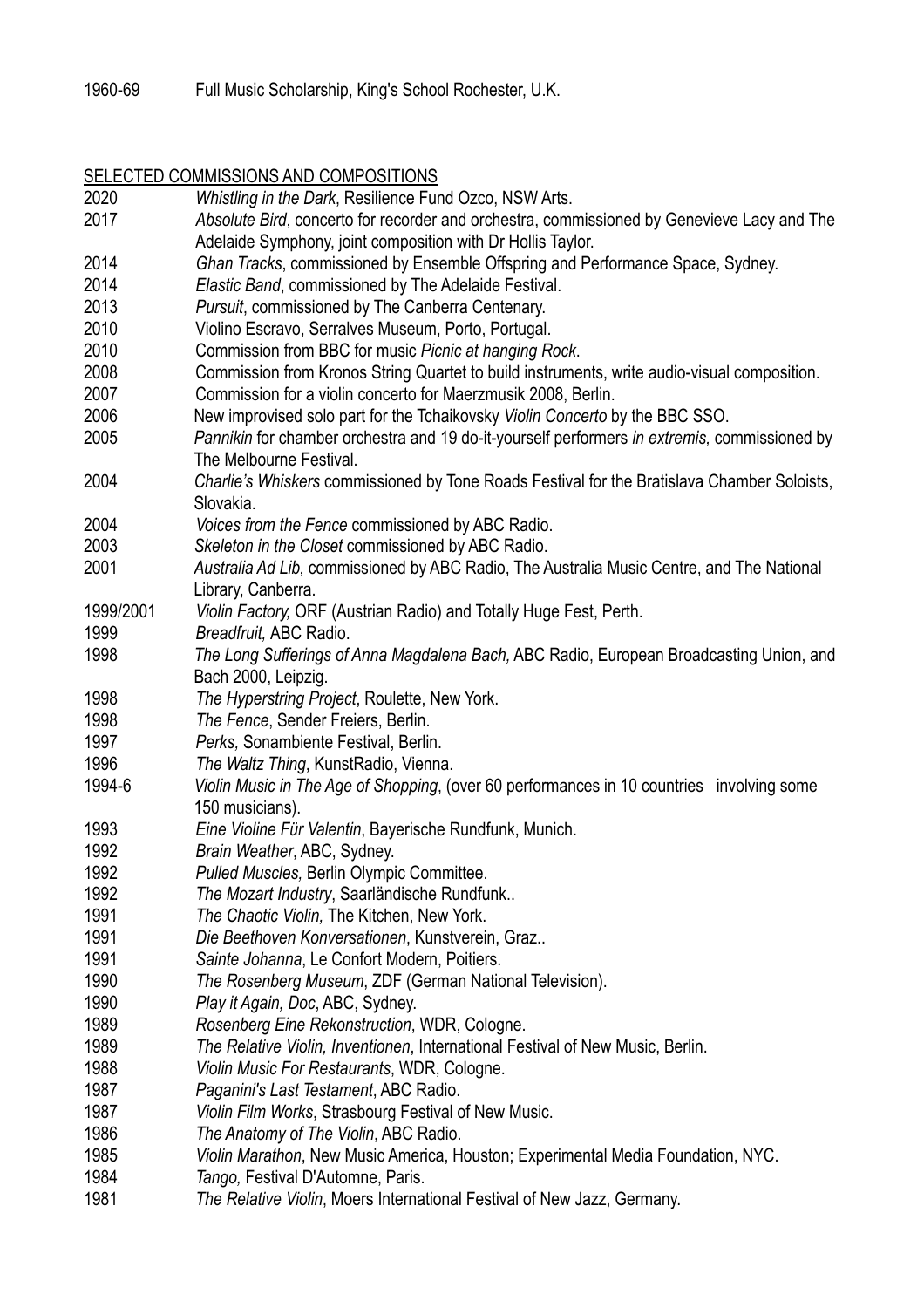# LIST OF INVENTED AND SELF-BUILT HYBRID MUSICAL INSTRUMENTS (THE RELATIVE VIOLINS)

| 2019         | The Web (multi-stringed automaton), El Lubricato, The HELP violin, Slow Bow                                         |
|--------------|---------------------------------------------------------------------------------------------------------------------|
| 2017         | The Chair Harp, The Diaphonium, The One String Horn                                                                 |
| 2015<br>2014 | Data Violin Robot (collaboration with Martin Riches and Sukandar Kartadinata 2013)                                  |
| 2013         | Hills Hoist wind powered Installation                                                                               |
| 2011         | Pursuit: chamber orchestra of bicycle-powered musical instruments (130 instruments!)<br>2 New Amplified violin bows |
| 2009         | 4 mobile fences for Kronos String Quartet                                                                           |
| 2009         | The Folding Monochord                                                                                               |
| 2004-7       | Pursuit: chamber orchestra of bicycle-powered musical instruments (12 instruments)                                  |
| 2003         | The "Bird" tenor violin with sympathetic strings (design only)                                                      |
| 1998         | The Whipolin                                                                                                        |
| 1989         | The Automatic Violin Quartet (self playing violins)                                                                 |
| 1987         | The Dog (feedback violin)                                                                                           |
| 1986         | The Vivisection, Frame String, Kit                                                                                  |
| 1986         | The 2 String Pedal Board                                                                                            |
| 1985         | The Madonna and Child (violin/cello combo)                                                                          |
| 1984         | The Triple Neck, Double Piston, Violin                                                                              |
| 1984         | The 10 string Double Violin                                                                                         |
| 1983         | The Double Violin Mobile                                                                                            |
| 1983         | The Amplified Windmill Violin                                                                                       |
| 1982-2004    | The Fence (various Long string Instruments)                                                                         |
| 1982         | The Triple Humming Bow                                                                                              |
| 1982         | The 5-String Wheeling Viola                                                                                         |
| 1982         | The 8-String, Double Neck Violin                                                                                    |
| 1981         | The Well-Tempered Ironing Board                                                                                     |
| 1981         | The 8-String Aeolian Violin with Sail                                                                               |
| 1981         | The 19-String Cello                                                                                                 |
| 1981         | The 16-string, Long Neck Violin                                                                                     |
| 1981         | The Trapezoidal 5-String Viola                                                                                      |
| 1981         | The Metal Resonator Violin                                                                                          |
| 1980         | The Megaphone and FM broadcasting Violin                                                                            |
| 1980         | The 2-string Polystyrene Violin                                                                                     |
| 1979         | The Double Saw                                                                                                      |
| 1979         | The 9-String Elbow Violin                                                                                           |
| 1979         | The 19-String Violin                                                                                                |
| 1979         | The Tromba Mariner                                                                                                  |
| 1978         | The String Frame                                                                                                    |

Amplified Bows and MIDI Bows (collaboration with STEIM, Amsterdam):<br>2009-10 K-Bow (in collaboration with Keith McMillen and Barry TI

- 2009-10 K-Bow (in collaboration with Keith McMillen and Barry Threw)<br>2008 MIDI bow (mark 4)
- MIDI bow (mark 4)
- 1998 MIDI bow (mark  $3$  image and sound controller)<br>1990 MIDI bow (mark 2)
- MIDI bow (mark 2)
- 1985 MIDI bow (mark 1)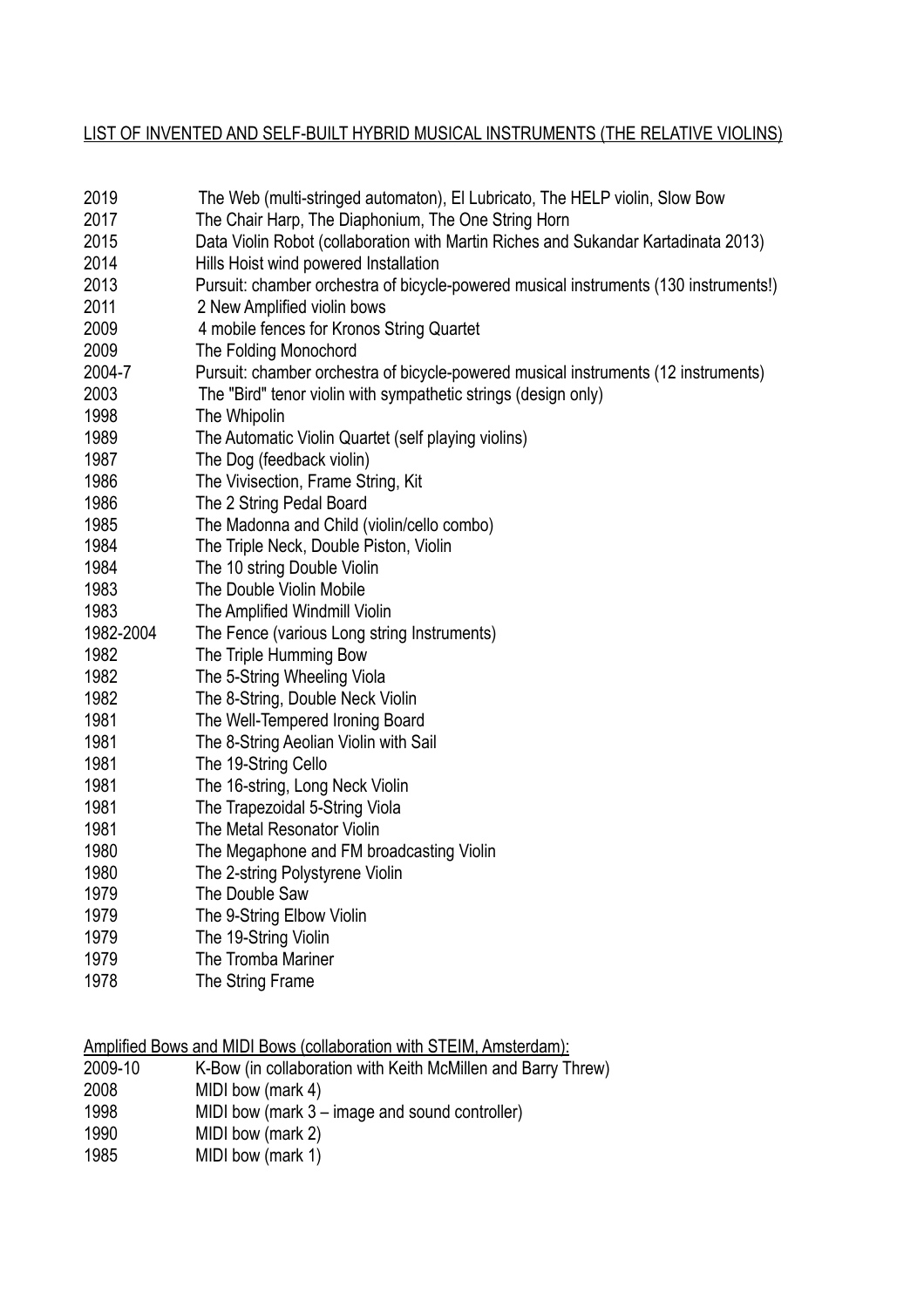Music games (with specially made rackets, bats, stumps, net converted

- to interactive analogue and digital musical instruments): 2009 TeamGame (NowNow Festival), Sydney
- 2008 Interactive Kite Music & Digger Music, Sounds Outback, Western Australia
- 2007 Interactive 2.4-meter big ball 'Sphere of Influence' (Melbourne International Festival of the Arts;
	- Arts Gallery of NSW). Team Music with interactive Netball.
- 1995 Interactive Badminton game 'PERKS' (Brisbane Biennale; Ars Elektronica Linz; Academie der Kunst Festival, Berlin; Moussomtürm, Frankfurt)
- 1985 Relative Cricket Match (Performance Space, Sydney)
- 1983 Amplified Squash (Praxis, Fremantle)

# FROM SOME COLLEAGUES

"The many creative projects Jon Rose has seen to fruition through the years, in spite of modest resources, continue to amaze. He is surely one of the most talented and creative-minded artists we know." **David Harrington** (violinist Kronos String Quartet) 2010

"Jon Rose has approached these, and many other related issues with honesty, imagination, wit, intelligence and compassion. He sees the BIG PICTURE and does not, like so many others in this world, live in moral twilight - a cry of freedom and sanity that a world gone MAD sorely needs."

**John Zorn** (composer, improvisor – preface to Rose's "Music of Place" Currency House Press) 2012

"I would like to invite Jon Rose to become my personal Dadaist." **Alfred Brendel** (pianist) Wissenschaftskolleg zu Berlin, 2012

"Jon, I see you are a man of theatre!" **John Cage** (composer) 1991

"Jon Rose is, in my opinion, the Percy Grainger of our times—the most original musical mind we can point to as 'our own' in this day and age. " **John Whiteoak** (author of Currency Companion to Music and Dance in Australia) 2009

"Jon Rose's activities must surely rank amongst the most idiosyncratically original and courageous contributions to Australian music making of the last decades. It is profound, both ecologically and politically, yet supremely ironic and deliciously provocative, impossible to label yet immediate and direct in its impact" **Roland Peelman** (director of The Song Company) 2010

"I would like to reiterate the jubilation I had bringing together your sound universes to mine, and my gratitude for your generosity and for your great trust. " **Pierre Henry** (composer and sound artist) 2012

He is without doubt one of the most important figures on the Australian creative landscape – irrespective of art genre or music style. Australian exploratory music would not be what it is without him. **Cat Hope** (Head of Music, Monash University) 2009

"Jon Rose is a necessarily unique and provocative figure in the Australian musical landscape. Quite simply, the diversity and breadth of his practise remains unparalleled by any other living Australian artist." **Anthony Pateras** (composer) 2009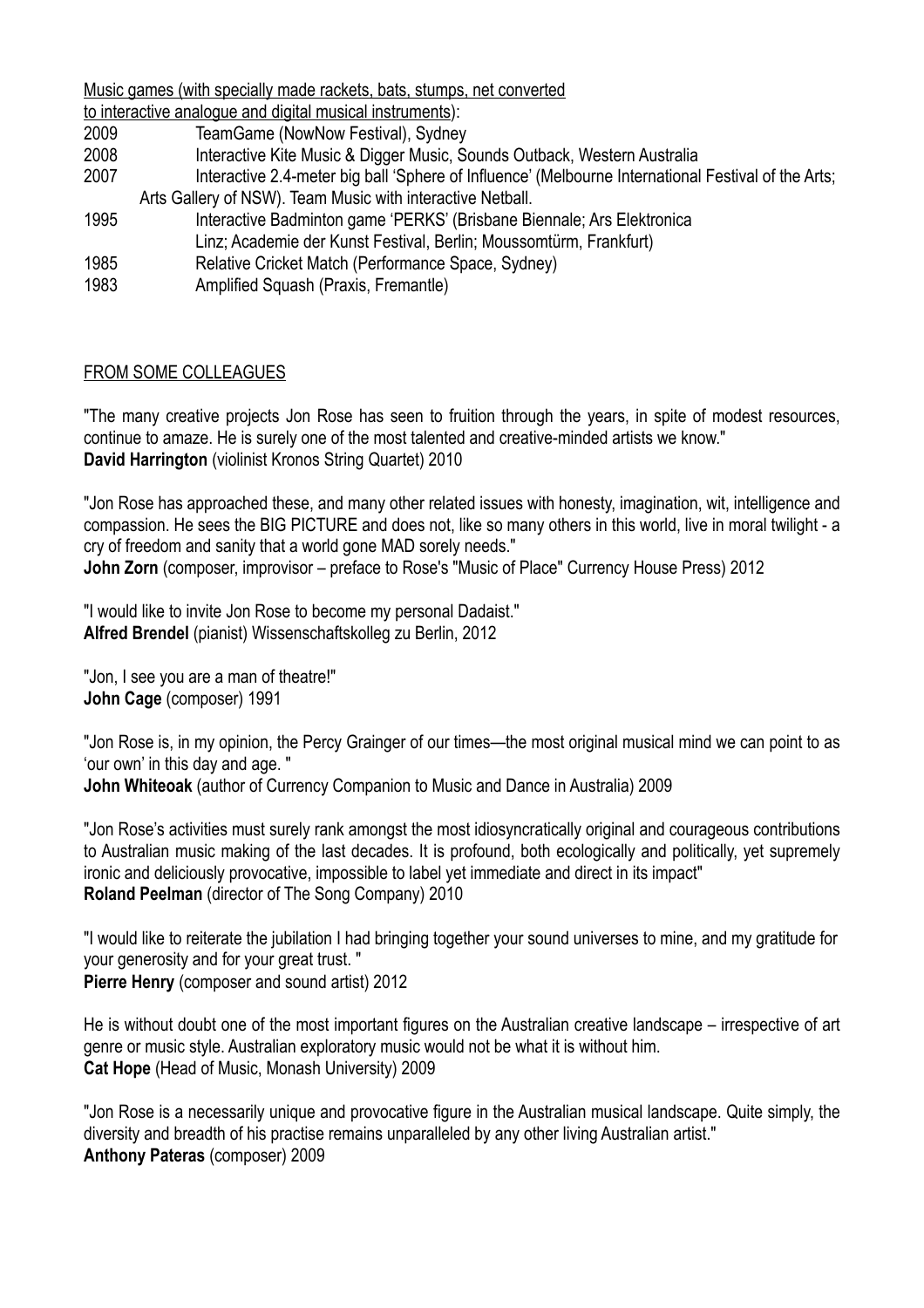"It has been a great honour to be involved with Jon creatively. He is one of a handful of brilliant musicians throughout the world who have re-shaped our ideas about what it means to compose music. He has made music that makes sense of being made in Australia, music without parochialism or cringing adherence to northern hemisphere templates."

**Jim Denley** (improvising musician) 2010

"There are few words in the English language that begin to describe the scope and calibre of Jon's sustained and rigorous commitment to Australian music, musical culture and innovation in the arts over the course of his career."

#### **Robin Fox** (media artist) 2010

"Indeed, his ethos as an artist is characterized by an ongoing quest to explore new landscapes in sound, to make universal connections, to extract and reveal meaning, and to hear our world afresh, in sometimes unlikely ways. His creative output reflects an imagination that is unique, one that perfectly balances insight, humour, serious intent, and art making of the highest caliber."

**John Davis** (CEO Australian Music Centre) 2011

#### FROM THE PRESS

"Jon Rose presented the evening's most ambitious work, the most audacious music improvisations of rapid jump-cut editing and sped-up footage, with Mr. Rose creating a harsh-sounding, orchestrally varied array of electrified string voices." - *The New York Times.* 

"He plays with demonic fire, bravado and virtuosity. This is sonic art at the vanguard " - *Option Magazine,* USA.

"Jon Rose is probably the most controversial figure involved in serious music in this country. A tremendous musician...he kept the audience rapt for more than 2 hours with the most marvelous sounds. His use of dynamics and his resourcefulness were almost miraculous." - *Sydney Morning Herald Magazine,* Australia*.* 

"As for his performances, he plays like a frenzied manic Paganini, with full-tilt virtuosity and great improvisational invention." *- Option Magazine,* USA*.* 

"From one moment to the next, his violin might sound like a subway car screeching to a halt, the wailing of Jimi Hendrix's guitar, or a gently gurgling mechanical toy. From the cacophony arose memorable jazz riffs and Paganini style virtuosity" *- The New York Times.*

 "A process began by which the very being of the violin - physically, musically, and historically - would be taken apart and reformed piece by piece. Today, when so much contemporary music is just so much con, the music of Jon Rose seems to cut through the layers of musicological schlock with impunity." - *Ear Magazine.* 

 "Jon Rose kicked off with an intense and highly charged performance, on a violin played with a bow equipped with a pressure sensor... Rose triggered cello samples, conjured up sounds by waving his bow in the air, and even used it to play another bow. His high precision playing demonstrated to stunning effect how electronics can enhance the capabilities of a traditional instrument." - *The Wire.*

"Working like a demon to extract every imaginable sound from his instrument. Indeed, as Rose leapt about, sawing and strumming strings, shredding the bow, rattling and shaking the wood or wheeling through manic arpeggios, he became a New Millennium Paganini, stopping just short of destroying his violin to squeeze out the last possible effect." - *The West Australian.* 

"There's not much Rose doesn't know about the violin. The rest, he has invented." - *Artforce Magazine.*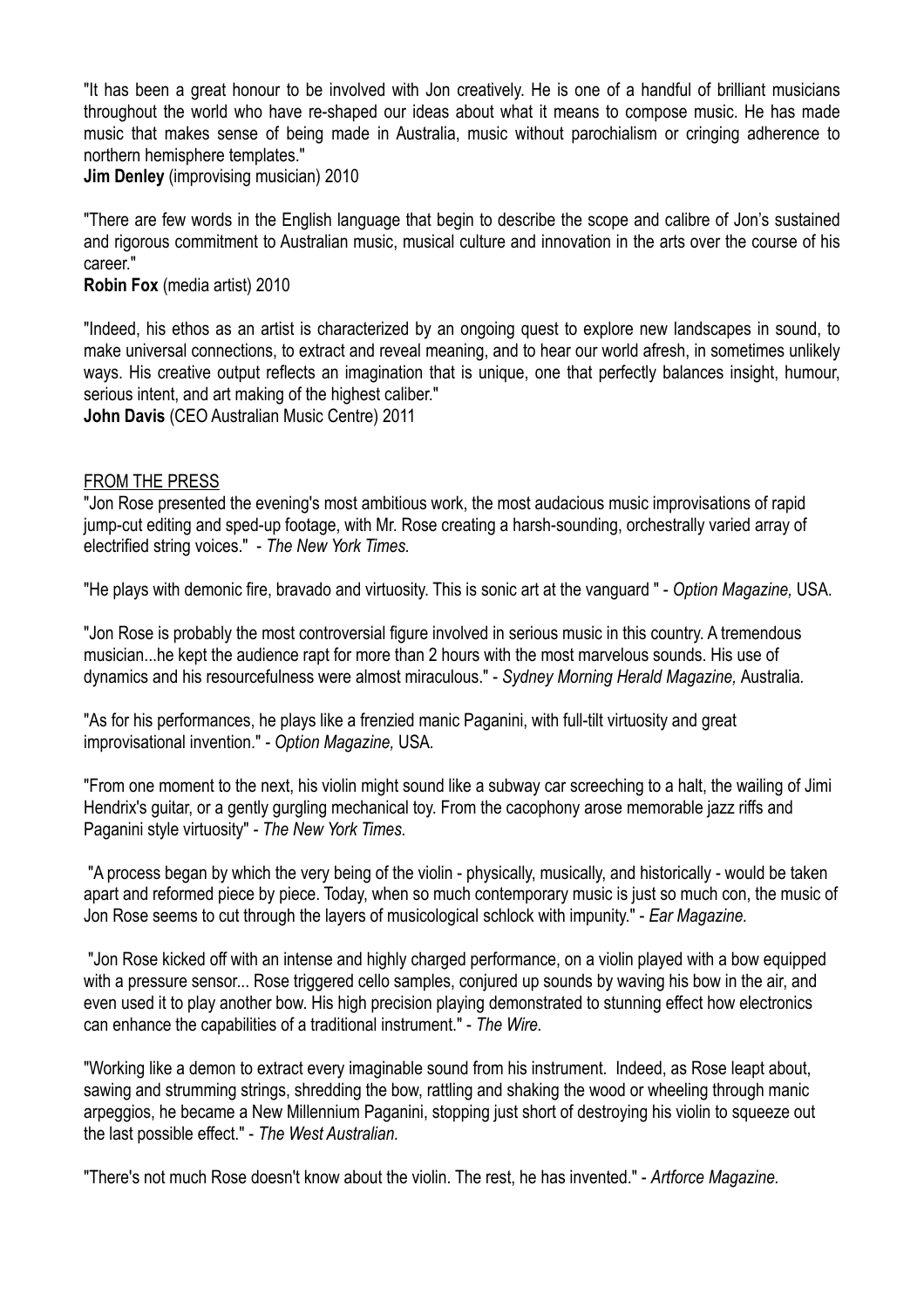"Throughout the concert, he used an interesting array of speed and timbre--sometimes just the sound of his bow could be heard, swishing through the air. In some ways he resembles a modern day Paganini, conjuring up endless possibilities at the end of his bow . . . he is perhaps taking the violin into the next century." - *Tageszeitung,* Germany.

"He experiments with technology that acknowledges and extends his hard-won instrumental techniques rather than ignoring or negating them. Many of the tracks on Hyperstring come across as an urgent report from the frontline, from Rose's personal battlefield with the instrument. Several tracks feature the sinister rattles of his whipolin, a seven-string dis-emboweled cello. Rose doesn't fit into any categories but all his albums create a violin-shaped world that is all his own, shot through with wild humour." - *The Guardian*, London.

"A discovery of the first quality. Jon Rose turned out to be an all round entertainer who combines virtuosity and intelligence with subtle jokes. He kept the listeners and spectators breathless for the whole performance. Jon Rose is more than a musician; he is an explorer, whose rank secures him a position next to Columbus." - *AZ Tagblatt*, Austria.

"Rich ideas, humour and a variety of electronic sounds, connect Jon Rose to the natural sounds of his violin, with quotations from the Classics to Swing, interspersed with funny intervals: For example, when the acoustic hunt of a fly ends in success." - *Volksblatt.*

"Volcanic eruptions, a refreshing mixture of virtuosity and fun, with structure in an ever-changing soundbath. Jon Rose is an excellent musician and he can clown in his network of electronic systems. He was the high point of quality in this year's festival (Ars Electronica). The Australian, with his violin and special bow, fires off a complete electronic sound system with modulation and recall. Bach and Vivaldi lost in space. He uses traditional music as a launching pad from which to shoot futuristic sound rockets. A virtuoso stands in the middle of his ever widening electronic field, in which he conducts a Karajan, a Paganini, a Domingo or a Charlie Parker. Strange, farcical and full of enthusiasm but leaving aside any attempt to dress it all up in philosophy." *- Der Standard*, Austria.

"No violin is a violin. You are so trusting of the charm and form of the violin, so desired and already experienced. This image will Jon Rose thoroughly clean out of your head with the highest sort of unconventional virtuosity. He has fabricated a violin concerto about violin concertos." - *Skytec,* Europe.

"Master of Chaos - constructively modern and archaic at the same time...cheerful, fast, and reckless, with 'unbreakable' outbursts of emotions...he is great." - *Tageszeitung*, Berlin.

"The instrument itself, and its discoveries, are the subject of the improvisations by Jon Rose...playing with vigorous technique, continuous in transformation, supported by excessive energy." - *Art Press*, France.

"Never before in this club have we heard such a rhythmic heart, aggressive melodic angles and wild chaos." - *Frankische Nachrichten*, Germany.

"Jon Rose produces from his violin, in a bizarre manner, the most incredible sounds...from the typical tremolo of a Neapolitan mandolin...to playing the instrument with his teeth, reminiscent of Jimmi Hendrix and his Stratocaster." *- Il Tirreno*, Italy.

"Rose displays his command of extended violin techniques to full advantage. . .flighty excursions and an encyclopedic array of violin textures and timbres." - *Sound Choice*, USA

"One listens from the start till the end, and admires the ingenious intellect behind this Neo-Dada bricolage." - *Le Soir*, Belgium.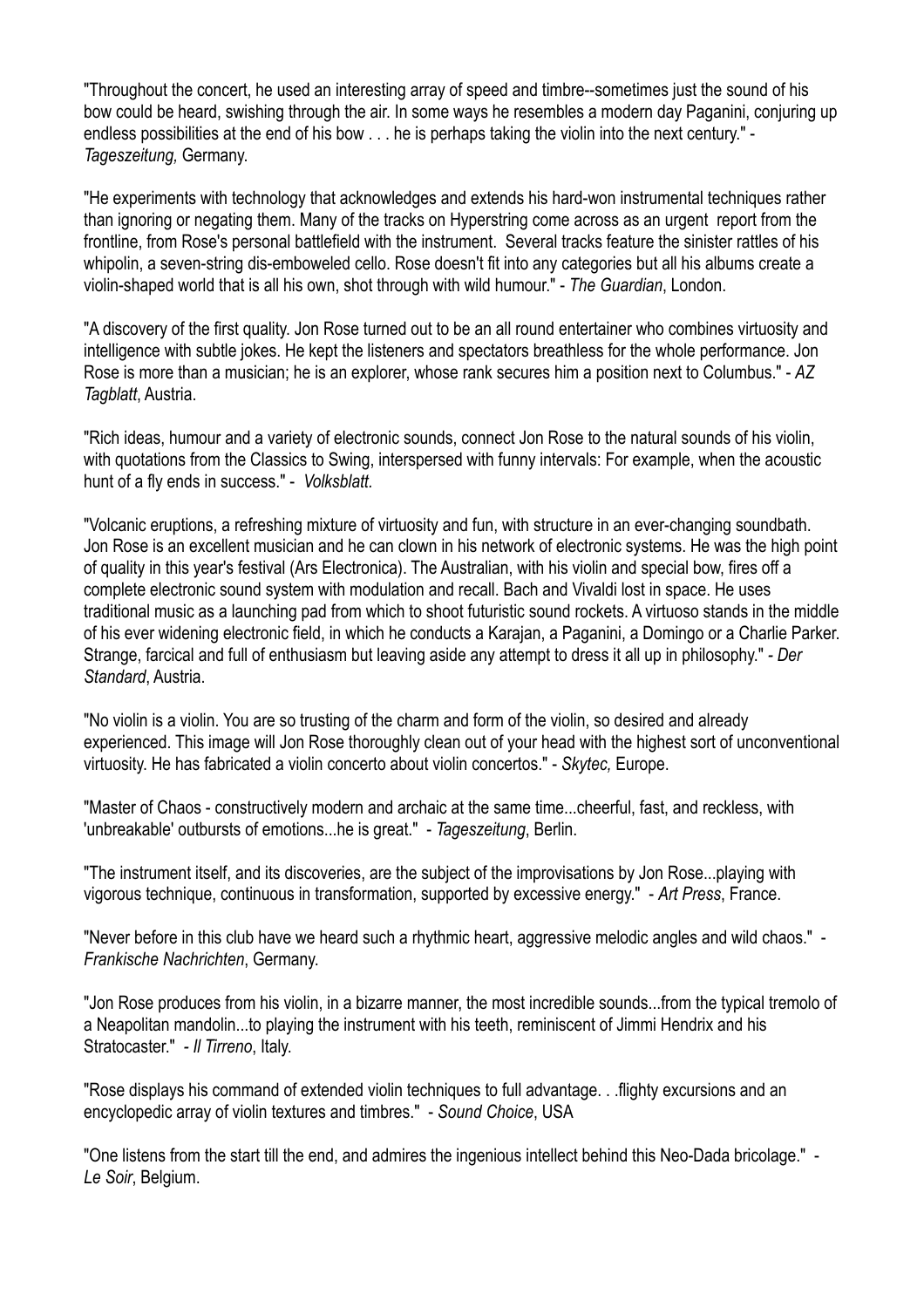"Jon Rose, the mastermind behind unholy amalgams...not in the sense of making fusions, but by floating above categories in a non-affiliated way." - *The Sydney Morning Herald*.

"In the chaos of his violin sound, there is method." - *Koumelner Stadtanzeiger.* 

"He works out his ideas in the same dimension as the sound, indicating it simultaneously...it resembles a very personal language." - *Actual Magazine*, Japan.

"Jon Rose plays assorted violin instruments in styles that run from accelerated, tonally centred solos to freeform sonic explorations...a cadenza for amplified violin showed off a formidable technique while poking fun at classical virtuosity." - *The New York Times*.

"The afternoon show was a scream, a valiant effort to wrest chaos from the mad order of the International music Industry." - *Montreal Gazette*.

"As for his performances, he plays like a frenzied manic Paganini, with full-tilt virtuosity and great improvisational invention." - *Option Magazine*, USA.

"Some of the timbres are in such bad taste that they're actually astonishingly beautiful. The distortions work. This tango is a delightful bit of musical tomfoolery of the highest order which bears many serious rehearings." - *Australian Music Magazine*.

"An iridescent and cunning multi-media show from the Australian virtuoso at the Freiburg Jazzhaus. The electronic cello manipulations associated exactly with the condensed film images. His cello groaned, talked, splintered, threatened, howled with amazing mobility, grinding surfaces and extreme fingering. His violin playing was likewise, rapidly revealing many sound folds and changes." - *Badische Zeitung*

"A collision between music History and the Violin by this virtuosos violinist. Paganini could have been his father!" - *Schorndorfer Nachrichten*.

"There was an incessant and inventive higgledy piggledy chaos on stage during this noise music... sometimes it was pure, unbearable dissonance but the audience was falling over with amusement and pleasure." - *BerneZeitung,* Switzerland.

"During this Jon Rose delivered a permanent counterpoint. His cello is all corners and ends, spanned by strings - everything on board functions. With this he brings all connections to the foreground - room ambiance, the reaction of the public, satire, personal mood - sliding together with unbounded intelligence." - *Frankfurter Rundshau*

"During the lunch hour, Jon Rose of Sydney, Australia, was about midway through his 10 hour marathon 'Don't Even Think About Moving'. While watching Petticoat Junction on TV, he was wearing sunglasses and playing a black violin. He paused to think every few minutes. Themes from The Godfather and Love Story, played with cracked wit, were wound into difficult Bartokian passages. Vivaldi or a folk tune would snake into the piece. Perhaps Rose was commenting on TV as the unending backdrop of life? What if we were required to react to Television for 10 straight hours, could any of us provide the running commentary? Then The Rifleman came on." - *The Houston Chronicle*.

"There is Jon Rose, he never conceals his desire for innovation and having fun - he is an incorrigible experimenter. This Relative Band Concert was a speech for the defence. Die Avantguardisten haben doch recht!" - *Salzburger Zeitung*.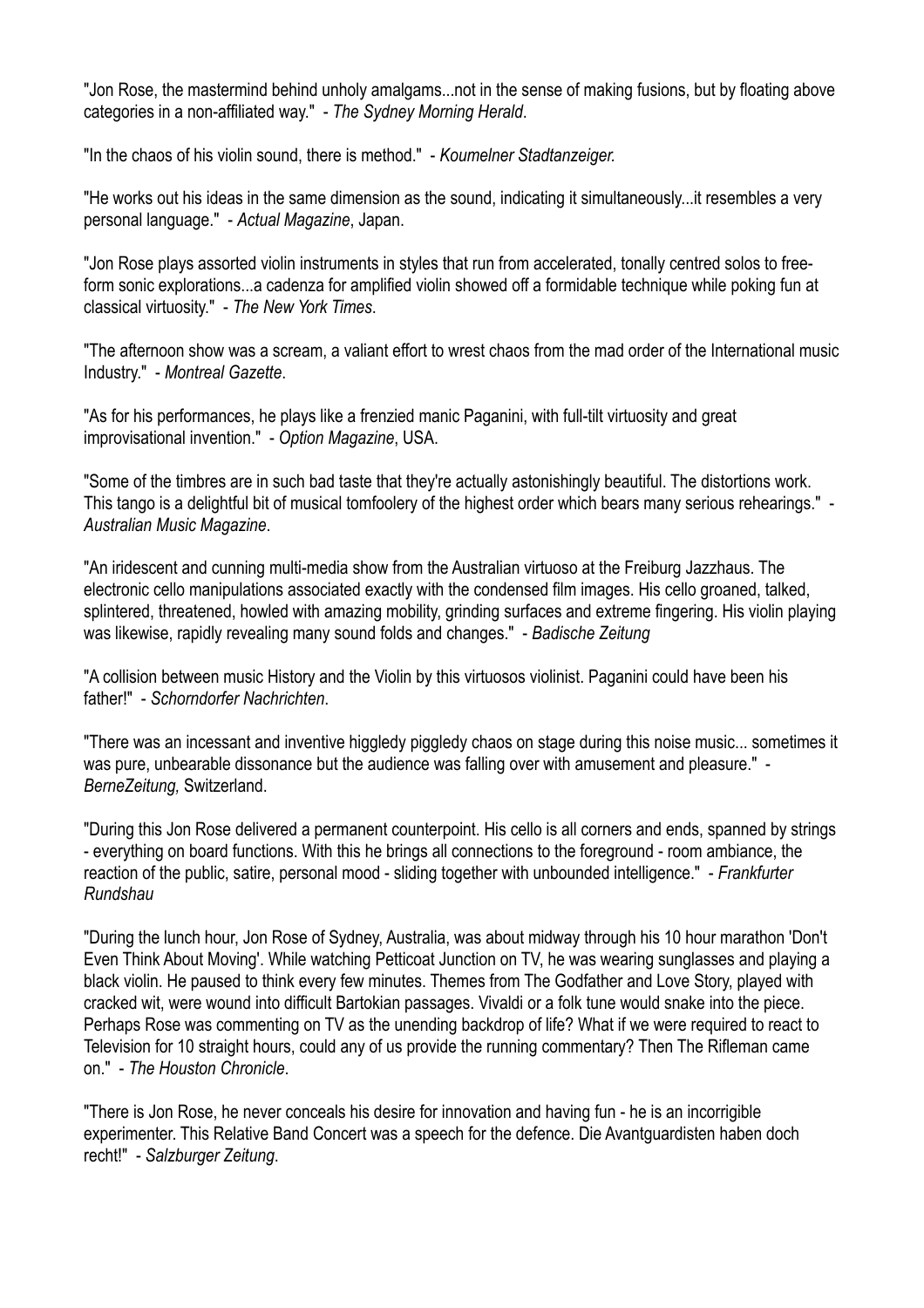"A Jon Rose concert conceives of the violin as a medium through which artistic and cultural commentary is compressed and expressed while its potential as a musical instrument is destroyed and reconstructed. Situated, along with the piano, at the very core of high culture music-making, the violin, in Rose's hands, is turned into a weapon against the ordered world that reveres it." - *On The Street Magazine*, Australia.

"Larger than life characters leap out of the loud speakers and into my living room. The idea seems to be that we're all mad here or (should) play the violin." - *Resonance Magazine*.

"(Festival report from Beijing) As the old Chinese wisdom says 'Men leave behind their name, the wild geese leave behind their cries'. The violinist and computer freak Jon Rose performed his devastation music, with his devastating colleague Otomo Yoshihide, a disturbance from Hell." - *Hamburger Abendblatt*.

"Jon Rose is more than simply a curiosity, he molests our sense of profundity." - *El Pais*, Spain.

"On Sunday, mad Australian violinist offered a scathing take on virtual reality and other pop-culture fools' gold in a Monty Pythonesque theatre work called Violin Music in The Age of Shopping." - *Toronto Gazette*.

"Cornering the postmodern irony market was violinist and theatrical gadfly Jon Rose...a work in progress was wry and bursting with ideas." - *Fringe Beat*.

"A sense of humour that rubbed both ways. The uneasiness is with me to this day as I have the feeling that the audience was right where he wanted us and he worked us masterfully. I can still picture him behind his desk, impeccable, with his decadent smile and violin." - *Coda Magazine*.

"Violin Music in the Age of Shopping' revealed at the same time a droll and brilliant mind. The musicians of SHOPPING came from the four corners of the Globe." - *Montreal Voir*.

"The Shopping project turned out to be a turbulent musical, complete with truly incredible renditions of really bad songs (Feelings, etc.)." - *VOX Magazine*, USA.

"I begin with the brilliant, awe inspiringly wacky Jon Rose. The chronically surrealistic lag that Rose is on has a great peak on EINE VIOLINE FUR VALENTIN ...satirises Nazis, violin education, perhaps even me the critic, and me, the listener. The improvising is huge and great...dig in heavy hearted philosophy types; it'll be a nice break." - *Cadence Magazine*, USA.

"Jon Rose hears music where others do not. He hears it in the wind whistling through the wire; he hears it in the roar of a chainsaw; and in the yelp and howl of a dingo. Rose is an archaeologist of vibrations. To label him a musicologist is too narrow a definition. For the sounds he digs up are, to most ears, not music at all - even to the people who create them. It's noise, cacophony, racket, din and commotion. It's the incidentals to the main game of their lives. Rose, who has deconstructed and reconstructed violins, and has played his bow over barbed wire fences in the outback, has taken this raw sound and given it a context and a sort of musical legitimacy. As to material, his cup runneth over." - *The Age*, Melbourne.

"Jon Rose and Hollis Taylor coax celestial tones from the Rabbit-Proof Fence. The Dog Fence rattles and hums, throbs and drones for nine disorienting minutes before an Aeolian splutter at the last grid echoes the vastness of the delineated continent." *- London Sunday Times.*

"*Great Fences of Australia*: As rich in metaphor as it is sonic complexity. The 19th century division of wilderness into enclosed zones helped destroy the nomadic, indigenous Australian way of life, and in appropriating fences for inappropriate artistic use, Rose and Taylor are obviously operating in a rich boundary area of cultural difference, history, and environmentalism." - *The Wire,* UK.